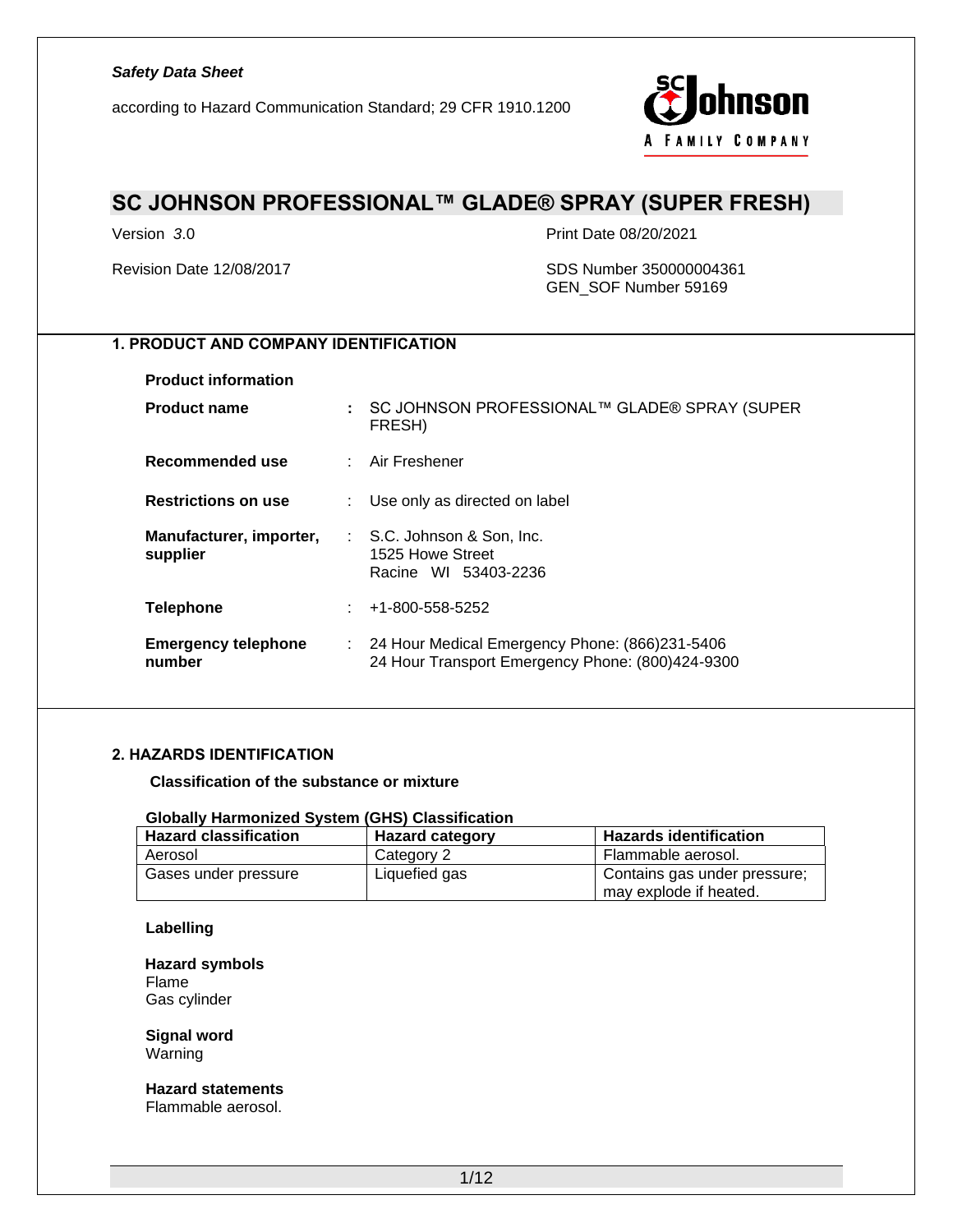according to Hazard Communication Standard; 29 CFR 1910.1200



## **SC JOHNSON PROFESSIONAL™ GLADE® SPRAY (SUPER FRESH)**

Version *3*.0 Print Date 08/20/2021

#### Revision Date 12/08/2017 SDS Number 350000004361 GEN\_SOF Number 59169

Contains gas under pressure; may explode if heated.

#### **Precautionary statements**

Protect from sunlight. Do not expose to temperatures exceeding 50 °C/ 122 °F. Store in a well-ventilated place. Keep away from heat/sparks/open flames/hot surfaces. No smoking. Do not spray on an open flame or other ignition source. Pressurized container: Do not pierce or burn, even after use.<br>
Other hazards
<br>  $\cdot$  lntentional misuse by delibe **Other hazards** : Intentional misuse by deliberately concentrating and inhaling contents can be harmful or fatal. Excessive exposure to spray mist, fog or vapour may cause respiratory irritation.

#### **3. COMPOSITION/INFORMATION ON INGREDIENTS**

| Chemical name | CAS-No. | Weight percent  |
|---------------|---------|-----------------|
| Isobutane     | 75-28-5 | $10.00 - 30.00$ |
| Propane       | 74-98-6 | $5.00 - 10.00$  |

The specific chemical identity and/or exact percentage (concentration) of this composition has been withheld as a trade secret.

For additional information on product ingredients, see www.whatsinsidescjohnson.com.

#### **4. FIRST AID MEASURES**

**Description of first aid measures**

| Eye contact         | : No special requirements |
|---------------------|---------------------------|
| <b>Skin contact</b> | : No special requirements |
| <b>Inhalation</b>   | No special requirements.  |
| Ingestion           | No special requirements   |

**Most important symptoms and effects, both acute and delayed**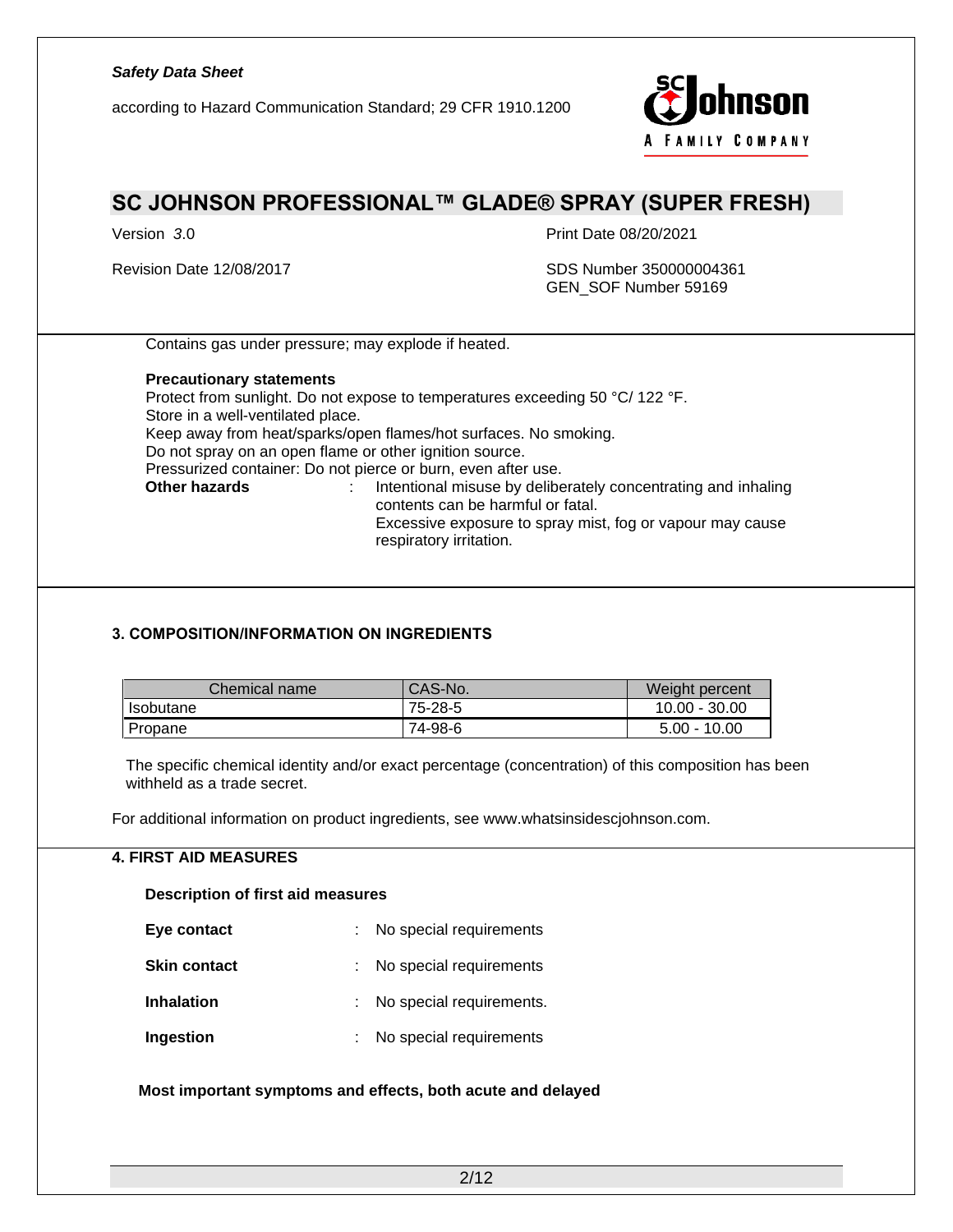according to Hazard Communication Standard; 29 CFR 1910.1200



## **SC JOHNSON PROFESSIONAL™ GLADE® SPRAY (SUPER FRESH)**

Version *3*.0 Print Date 08/20/2021

Revision Date 12/08/2017 SDS Number 350000004361 GEN\_SOF Number 59169

| Eyes                                           | May irritate eyes.                                                                                                                                                                                                                                                                        |
|------------------------------------------------|-------------------------------------------------------------------------------------------------------------------------------------------------------------------------------------------------------------------------------------------------------------------------------------------|
| Skin effect                                    | No adverse effects expected when used as directed.<br>May cause skin irritation.                                                                                                                                                                                                          |
| Inhalation                                     | Intentional misuse by deliberately concentrating and inhaling<br>contents can be harmful or fatal.<br>Excessive exposure to spray mist, fog or vapour may cause<br>respiratory irritation.                                                                                                |
| Ingestion                                      | No adverse effects expected when used as directed.                                                                                                                                                                                                                                        |
|                                                | Indication of any immediate medical attention and special treatment needed<br>See Description of first aid measures unless otherwise stated.                                                                                                                                              |
| <b>5. FIREFIGHTING MEASURES</b>                |                                                                                                                                                                                                                                                                                           |
| <b>Suitable extinguishing</b><br>media         | Use water spray, alcohol-resistant foam, dry chemical or<br>carbon dioxide.                                                                                                                                                                                                               |
| <b>Specific hazards during</b><br>firefighting | Aerosol Product - Containers may rocket or explode in heat of<br>fire.                                                                                                                                                                                                                    |
| <b>Further information</b>                     | Fight fire from maximum distance or protected area. Cool and<br>use caution when approaching or handling fire-exposed<br>containers. Wear full protective clothing and positive pressure<br>self-contained breathing apparatus. In case of fire and/or<br>explosion do not breathe fumes. |
| <b>6. ACCIDENTAL RELEASE MEASURES</b>          |                                                                                                                                                                                                                                                                                           |
| <b>Personal precautions</b>                    | Remove all sources of ignition.<br>Wash thoroughly after handling.                                                                                                                                                                                                                        |
| Environmental<br>precautions                   | Outside of normal use, avoid release to the environment.                                                                                                                                                                                                                                  |
| <b>Methods and materials</b>                   | If damage occurs to aerosol can:                                                                                                                                                                                                                                                          |
|                                                |                                                                                                                                                                                                                                                                                           |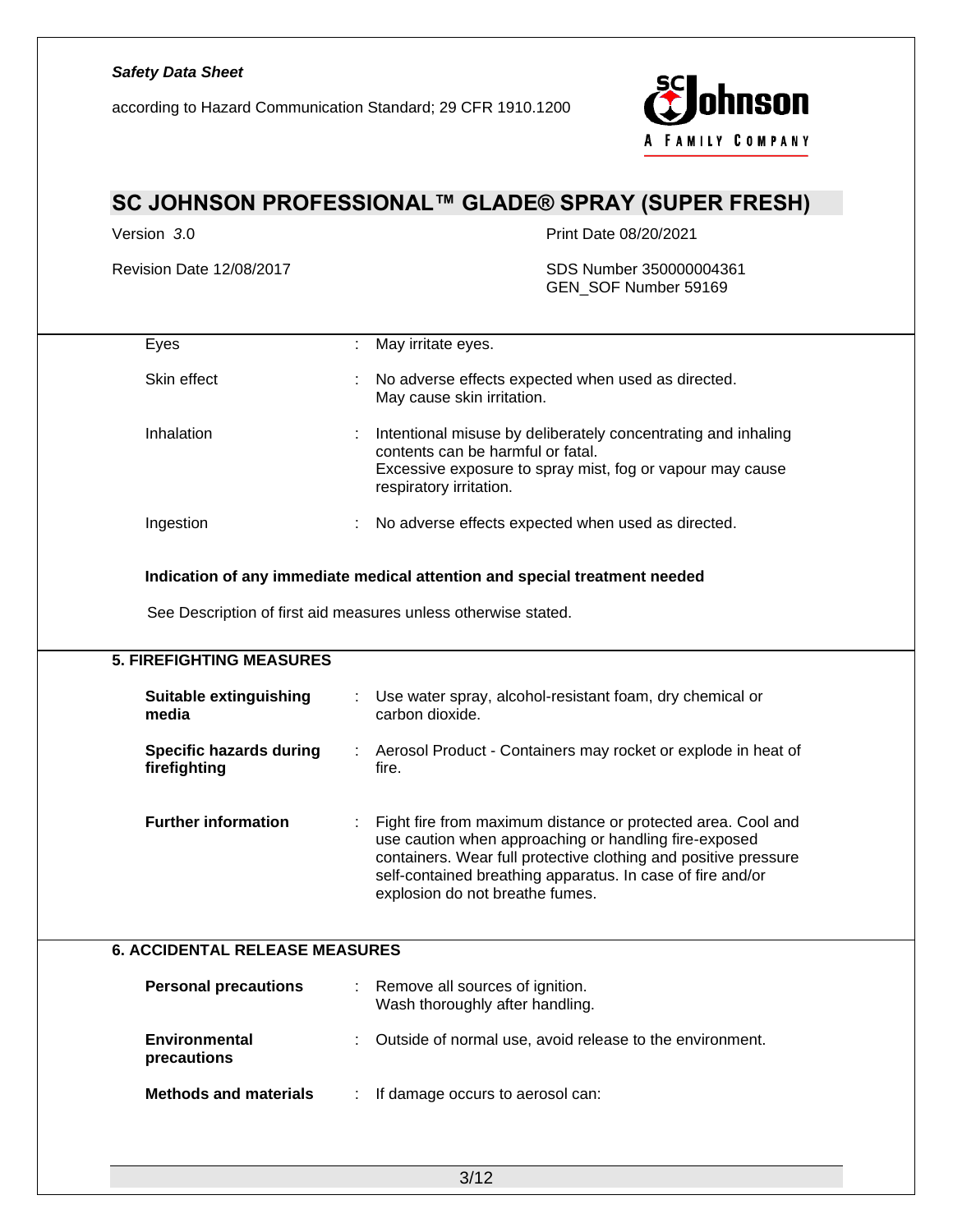according to Hazard Communication Standard; 29 CFR 1910.1200



| SC JOHNSON PROFESSIONAL™ GLADE® SPRAY (SUPER FRESH)       |                                                                                                                                                                                                                                                                                                                                                                                               |  |  |  |
|-----------------------------------------------------------|-----------------------------------------------------------------------------------------------------------------------------------------------------------------------------------------------------------------------------------------------------------------------------------------------------------------------------------------------------------------------------------------------|--|--|--|
| Version 3.0                                               | Print Date 08/20/2021                                                                                                                                                                                                                                                                                                                                                                         |  |  |  |
| Revision Date 12/08/2017                                  | SDS Number 350000004361<br>GEN_SOF Number 59169                                                                                                                                                                                                                                                                                                                                               |  |  |  |
| for containment and<br>cleaning up                        | Contain spillage, soak up with non-combustible absorbent<br>material, (e.g. sand, earth, diatomaceous earth, vermiculite)<br>and transfer to a container for disposal according to local /<br>national regulations (see section 13).<br>Use only non-sparking equipment.<br>Dike large spills.<br>Clean residue from spill site.                                                              |  |  |  |
| <b>7. HANDLING AND STORAGE</b>                            |                                                                                                                                                                                                                                                                                                                                                                                               |  |  |  |
| <b>Handling</b>                                           |                                                                                                                                                                                                                                                                                                                                                                                               |  |  |  |
| <b>Precautions for safe</b><br>handling                   | Avoid contact with skin, eyes and clothing.<br>For personal protection see section 8.<br>Note: Intentional misuse by deliberately concentrating and<br>inhaling the contents can be harmful or fatal. For more<br>information visit www.inhalant.org.<br>Use only as directed.<br>KEEP OUT OF REACH OF CHILDREN AND PETS.<br>Pressurized container.<br>Do not pierce or burn, even after use. |  |  |  |
| <b>Advice on protection</b><br>against fire and explosion | Keep away from sources of ignition - No smoking.<br>Do not spray on an open flame or other ignition source.                                                                                                                                                                                                                                                                                   |  |  |  |
| <b>Storage</b>                                            |                                                                                                                                                                                                                                                                                                                                                                                               |  |  |  |
| <b>Requirements for storage</b><br>areas and containers   | Protect from sunlight. Do not expose to temperatures<br>exceeding 50 °C/ 122 °F.<br>Keep in a dry, cool and well-ventilated place.<br>Protect from sunlight.<br>Store in a well-ventilated place.                                                                                                                                                                                             |  |  |  |
| Other data                                                | Stable under normal conditions.                                                                                                                                                                                                                                                                                                                                                               |  |  |  |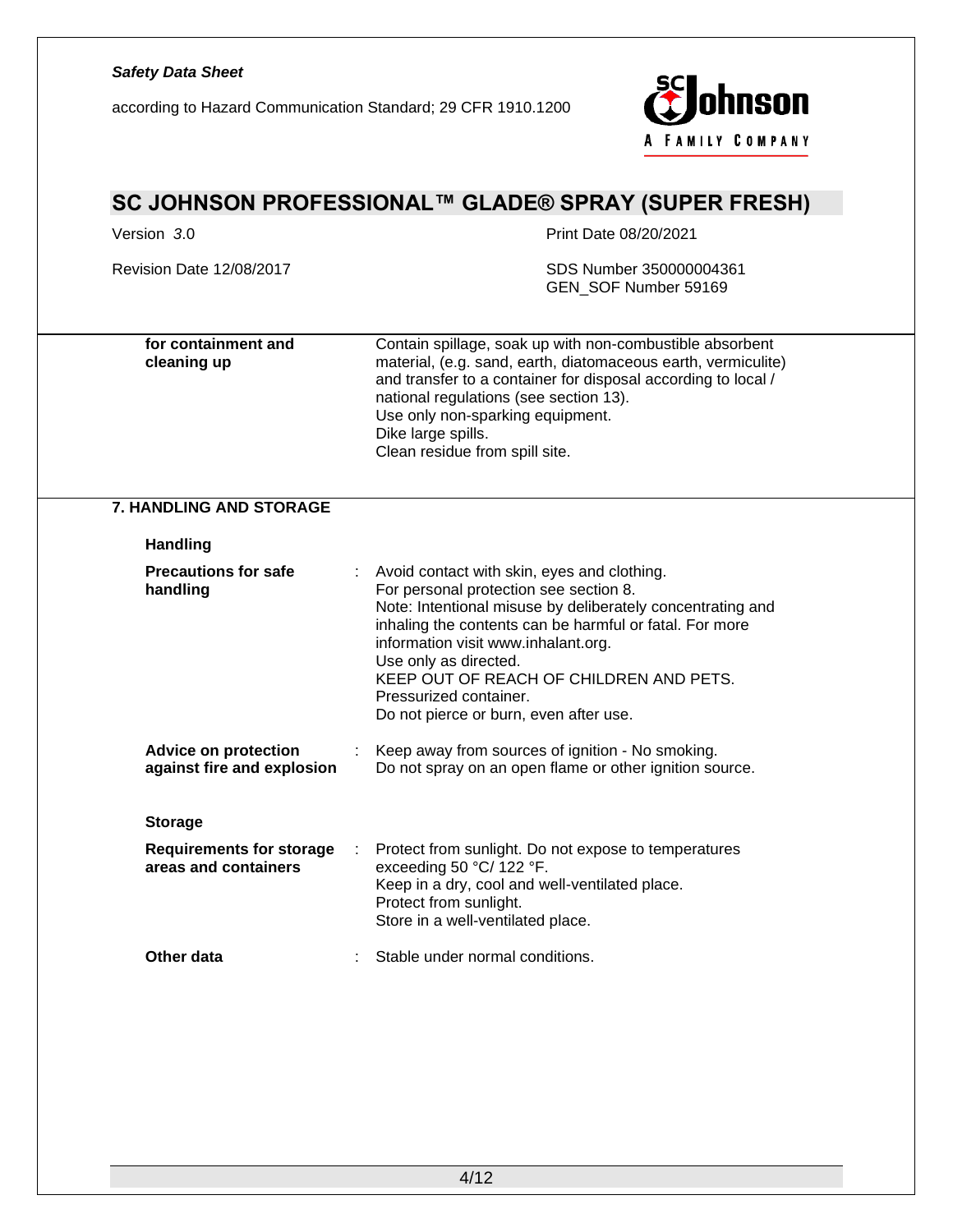according to Hazard Communication Standard; 29 CFR 1910.1200



## **SC JOHNSON PROFESSIONAL™ GLADE® SPRAY (SUPER FRESH)**

Version *3*.0 Print Date 08/20/2021

#### Revision Date 12/08/2017 SDS Number 350000004361 GEN\_SOF Number 59169

### **8. EXPOSURE CONTROLS/PERSONAL PROTECTION**

#### **Occupational Exposure Limits**

| Components | CAS-No. | mg/m3       | ppm       | Non-<br>standard<br>units | <b>Basis</b>                |
|------------|---------|-------------|-----------|---------------------------|-----------------------------|
| Isobutane  | 75-28-5 |             | 1,000 ppm |                           | <b>ACGIH</b><br><b>STEL</b> |
| Propane    | 74-98-6 | 1,800 mg/m3 | 1,000 ppm |                           | <b>OSHA TWA</b>             |
| Propane    | 74-98-6 |             | ٠         |                           | <b>ACGIH</b><br><b>TWA</b>  |

### **Personal protective equipment**

| <b>Respiratory protection</b> | ÷. | No special requirements.                                                                                  |
|-------------------------------|----|-----------------------------------------------------------------------------------------------------------|
| <b>Hand protection</b>        |    | No special requirements.                                                                                  |
| Eye protection                |    | No special requirements.                                                                                  |
| Skin and body protection      | ÷  | No special requirements.                                                                                  |
| <b>Hygiene measures</b>       | ÷. | Handle in accordance with good industrial hygiene and safety<br>practice. Wash thoroughly after handling. |

### **9. PHYSICAL AND CHEMICAL PROPERTIES**

| <b>Form</b>            | aerosol<br>÷                                |
|------------------------|---------------------------------------------|
| Color                  | clear<br>÷                                  |
| Odour                  | Fruity<br>÷                                 |
| <b>Odour Threshold</b> | : Test not applicable for this product type |
| рH                     | 8.5<br>÷.                                   |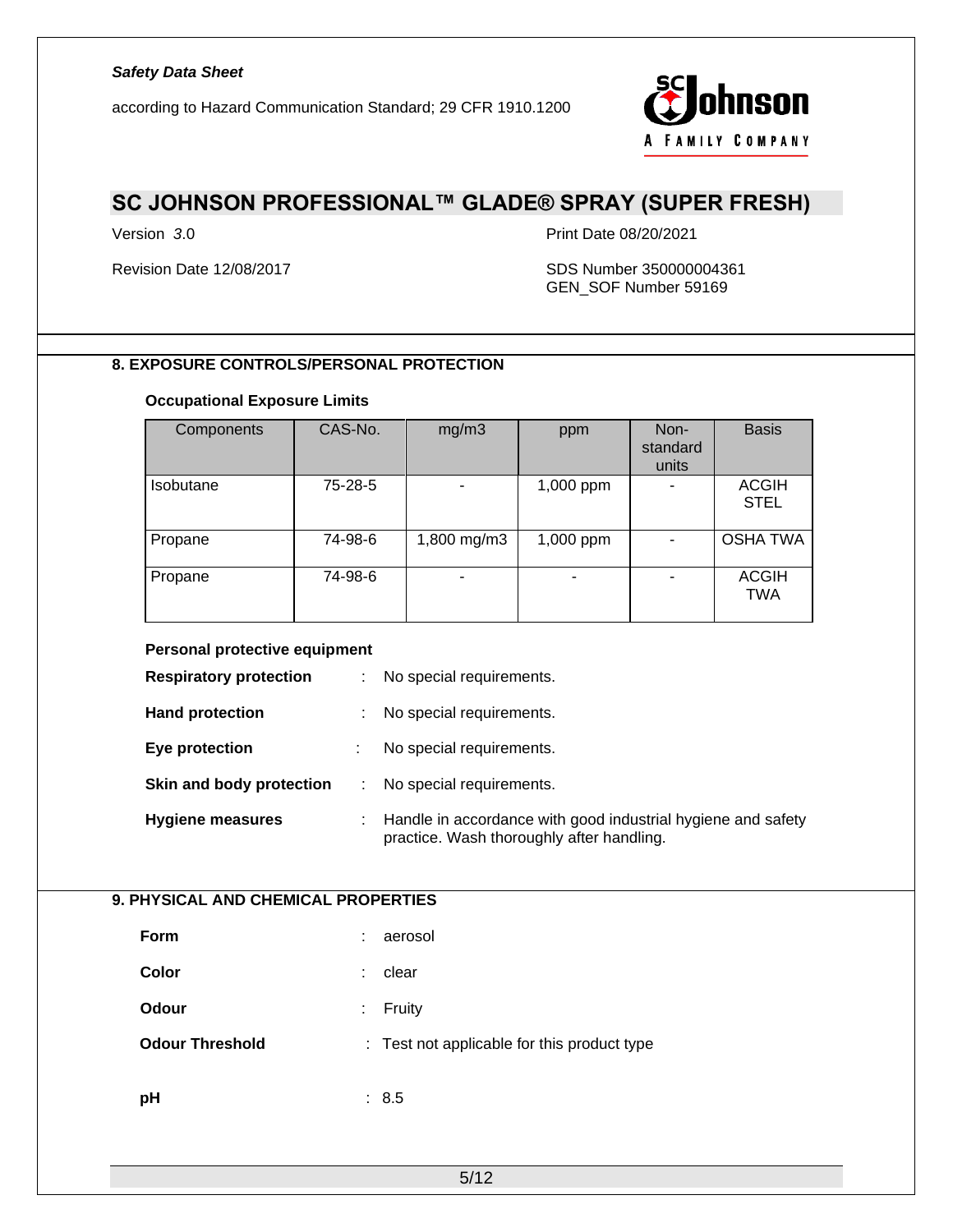according to Hazard Communication Standard; 29 CFR 1910.1200



## **SC JOHNSON PROFESSIONAL™ GLADE® SPRAY (SUPER FRESH)**

Version *3*.0 Print Date 08/20/2021

Revision Date 12/08/2017 SDS Number 350000004361 GEN\_SOF Number 59169

|                                            | <b>Melting point/freezing point</b> : Test not applicable for this product type      |
|--------------------------------------------|--------------------------------------------------------------------------------------|
| Initial boiling point and<br>boiling range | Test not applicable for this product type<br>÷.                                      |
| <b>Flash point</b>                         | : $< -6.8$ °C<br>< 19.76 °F<br>Propellant<br>$>71^{\circ}$ C<br>> 159.8 °F<br>liquid |
| <b>Evaporation rate</b>                    | : Test not applicable for this product type                                          |
| Flammability (solid, gas)                  | : Sustains combustion                                                                |
| explosive limits                           | Upper/lower flammability or : Test not applicable for this product type              |
| Vapour pressure                            | : Test not applicable for this product type                                          |
| Vapour density                             | : Test not applicable for this product type                                          |
| <b>Relative density</b>                    | : 0.86 g/cm3 at 24 $^{\circ}$ C                                                      |
| Solubility(ies)                            | : partly miscible                                                                    |
| Partition coefficient: n-<br>octanol/water | : Test not applicable for this product type<br>No data available                     |
| <b>Auto-ignition temperature</b>           | : Test not applicable for this product type                                          |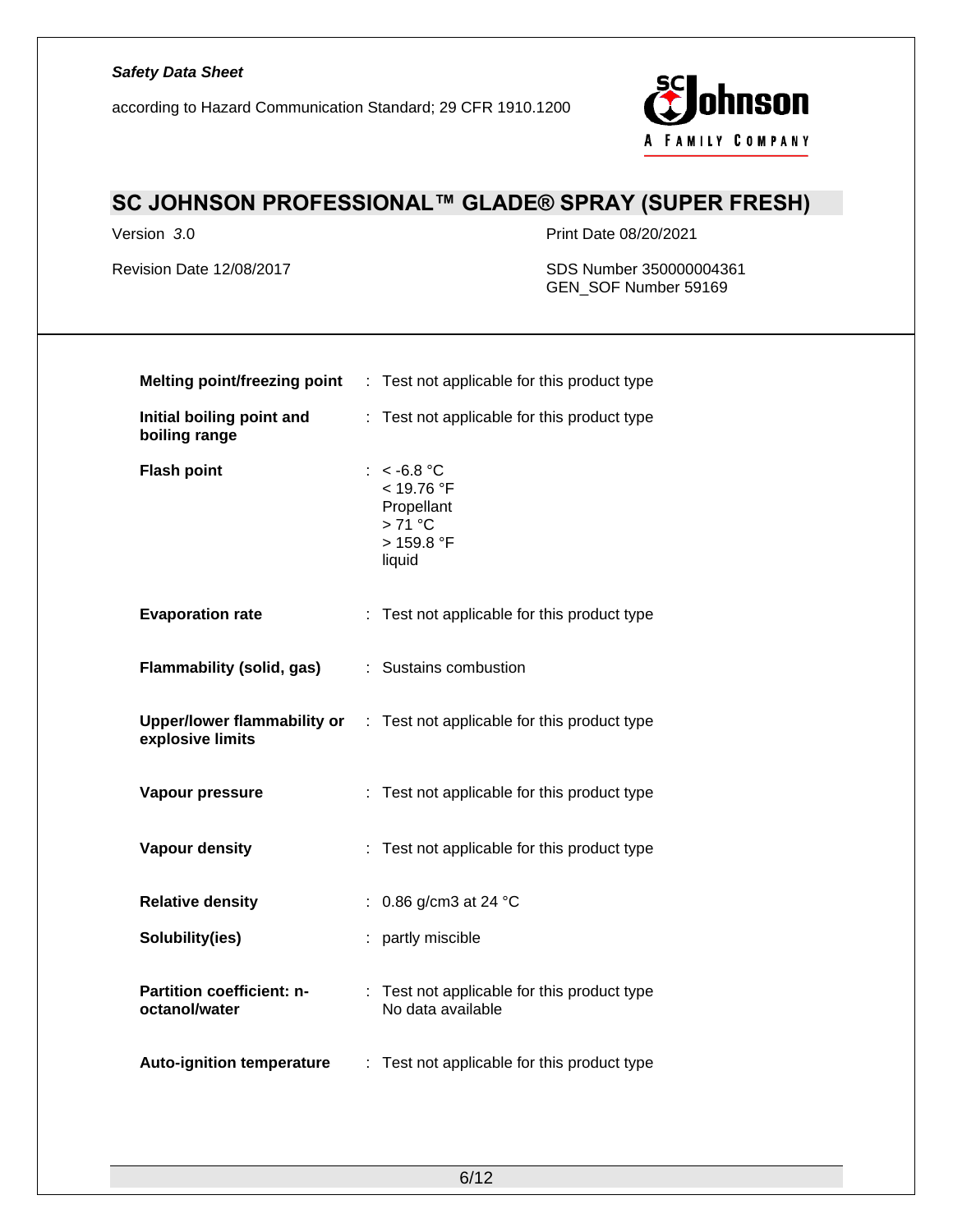according to Hazard Communication Standard; 29 CFR 1910.1200



# **SC JOHNSON PROFESSIONAL™ GLADE® SPRAY (SUPER FRESH)** Version *3*.0 Print Date 08/20/2021 Revision Date 12/08/2017 SDS Number 350000004361 GEN\_SOF Number 59169 **Decomposition temperature** : Test not applicable for this product type **Viscosity, dynamic** : Test not applicable for this product type **Viscosity, kinematic** : Test not applicable for this product type **Oxidizing properties** : No data available **Volatile Organic Compounds Total VOC (wt. %)\*** : 19.6 % - additional exemptions may apply \*as defined by US Federal and State Consumer Product **Regulations Other information** : None identified : **10. STABILITY AND REACTIVITY Reactivity Reactivity 19.1 Reactivity CO EXECUTE:** No dangerous reaction known under conditions of normal use. **Chemical stability** : Stable under recommended storage conditions. **Possibility of hazardous reactions** : Stable under recommended storage conditions. **Conditions to avoid** : Heat, flames and sparks. **Incompatible materials** : Strong oxidizing agents Do not mix with bleach or any other household cleaners. Strong bases **Hazardous decomposition products** : Thermal decomposition can lead to release of irritating gases and vapours.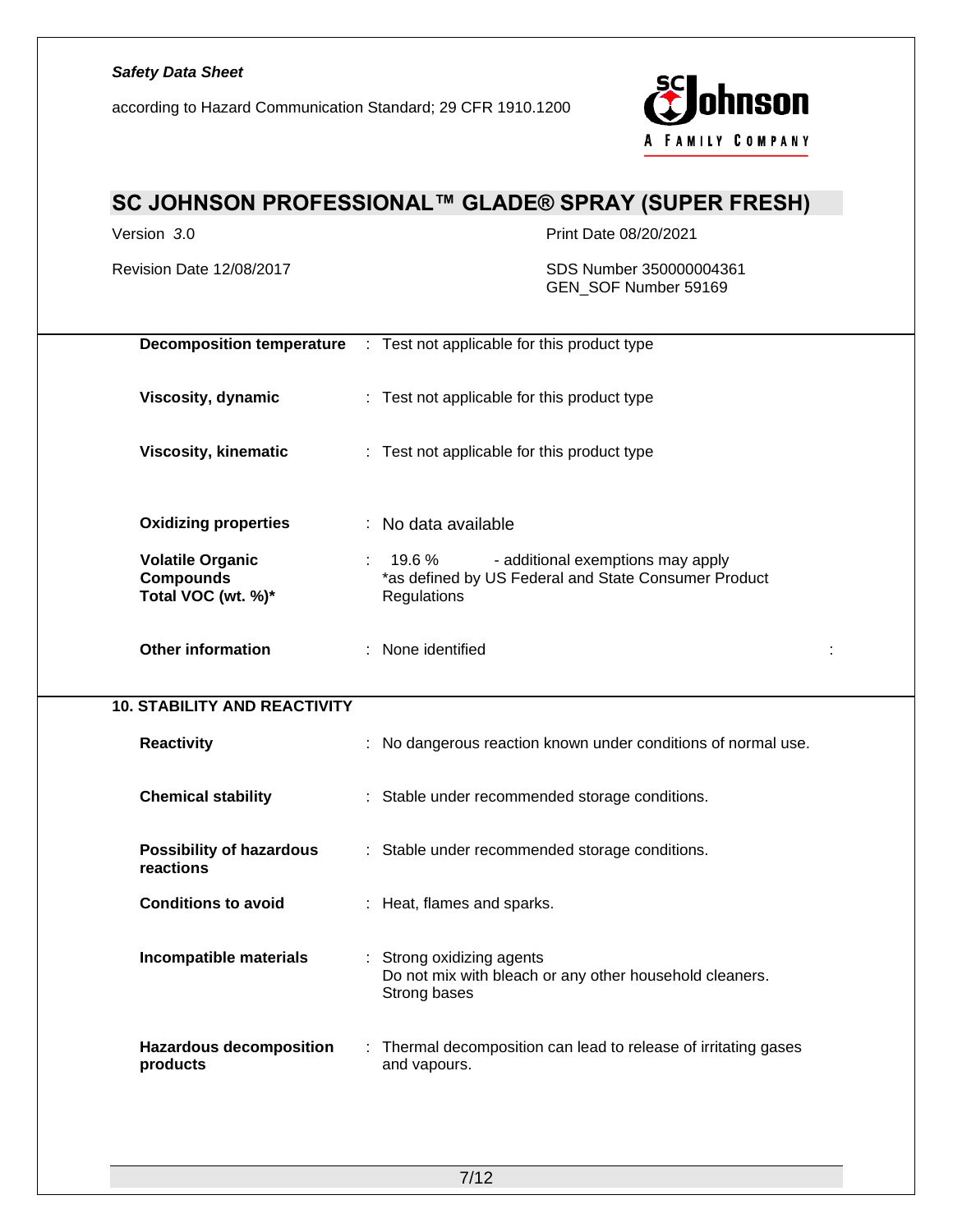according to Hazard Communication Standard; 29 CFR 1910.1200



## **SC JOHNSON PROFESSIONAL™ GLADE® SPRAY (SUPER FRESH)**

Version *3*.0 Print Date 08/20/2021

#### Revision Date 12/08/2017 SDS Number 350000004361 GEN\_SOF Number 59169

### **11. TOXICOLOGICAL INFORMATION**

| <b>Acute oral toxicity</b><br><b>Acute inhalation toxicity</b> |  | : LD50 $>$ 5,000 mg/kg<br>: $LC50 > 10$ mg/L |
|----------------------------------------------------------------|--|----------------------------------------------|
| <b>Acute dermal toxicity</b>                                   |  | : LD50 $>$ 5000 mg/kg                        |

| <b>GHS Properties</b>                                    | <b>Classification</b>      | <b>Routes of entry</b>     |
|----------------------------------------------------------|----------------------------|----------------------------|
| Acute toxicity                                           | No classification proposed | Oral                       |
| Acute toxicity                                           | No classification proposed | Dermal                     |
| Acute toxicity                                           | No classification proposed | Inhalation - Dust and Mist |
| Acute toxicity                                           | No classification proposed | Inhalation - Vapour        |
| Acute toxicity                                           | No classification proposed | Inhalation - Gas           |
| Skin corrosion/irritation                                | No classification proposed |                            |
| Serious eye<br>damage/eye irritation                     | No classification proposed |                            |
| <b>Skin sensitisation</b>                                | No classification proposed |                            |
| Respiratory<br>sensitisation                             | No classification proposed |                            |
| Germ cell mutagenicity                                   | No classification proposed |                            |
| Carcinogenicity                                          | No classification proposed |                            |
| Reproductive toxicity                                    | No classification proposed |                            |
| Specific target organ<br>toxicity - single<br>exposure   | No classification proposed |                            |
| Specific target organ<br>toxicity - repeated<br>exposure | No classification proposed |                            |
| Aspiration hazard                                        | No classification proposed |                            |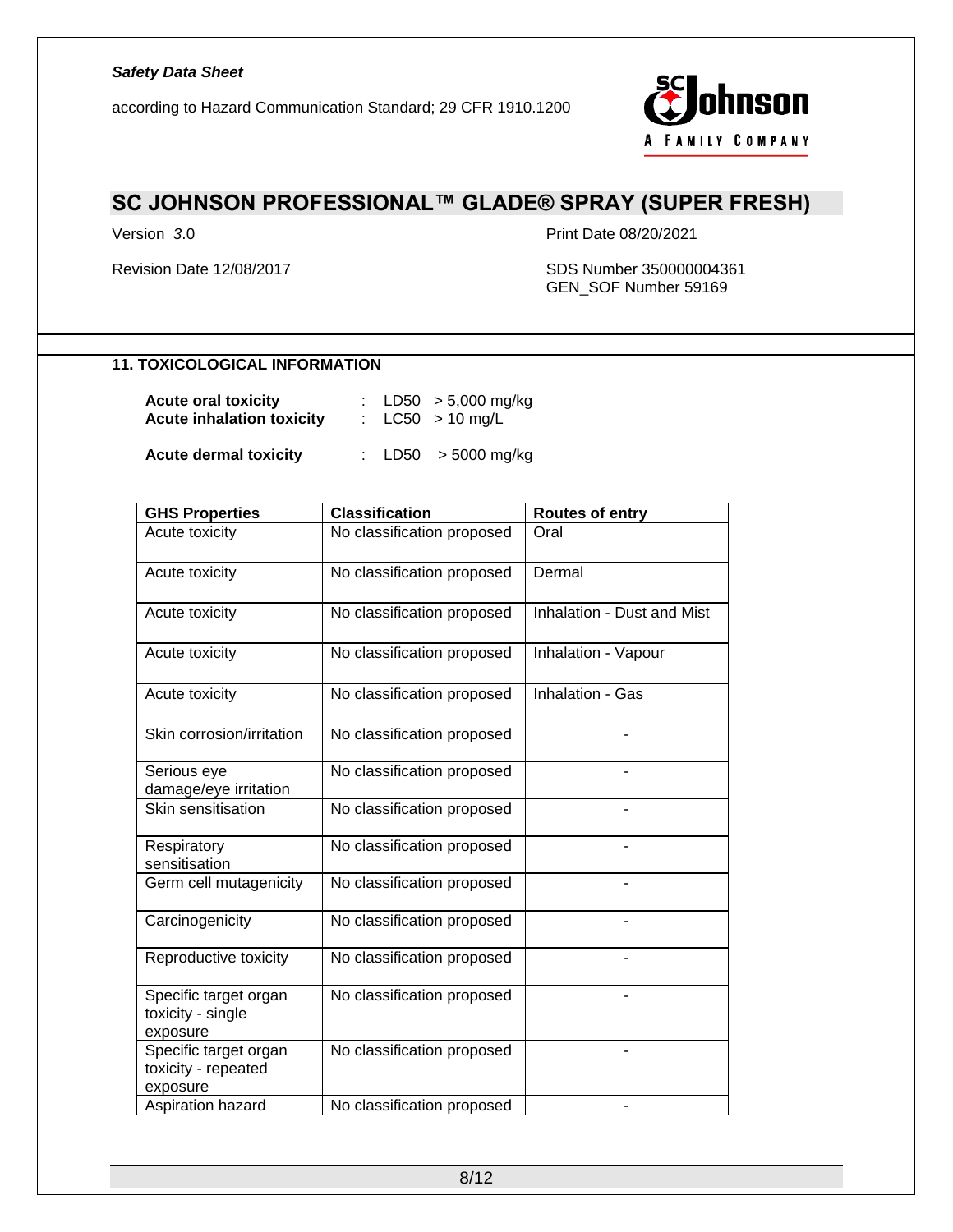according to Hazard Communication Standard; 29 CFR 1910.1200



## **SC JOHNSON PROFESSIONAL™ GLADE® SPRAY (SUPER FRESH)**

Version *3*.0 Print Date 08/20/2021

Revision Date 12/08/2017 SDS Number 350000004361 GEN\_SOF Number 59169

**Aggravated Medical Condition**

: None known.

### **12. ECOLOGICAL INFORMATION**

**Product :** The product itself has not been tested.

#### **Toxicity**

The ingredients in this formula have been reviewed and no adverse impact to the environment is expected when used according to label directions.

#### **Toxicity to fish**

| <b>Components</b> | <b>End point</b>    | <b>Species</b> | Value      | <b>Exposure</b><br>time |
|-------------------|---------------------|----------------|------------|-------------------------|
| Isobutane         | <b>LC50</b><br>QSAR | Fish           | 27.98 mg/l | 96 h                    |
| Propane           | <b>LC50</b>         | Fish           | 27.98 mg/l | 96 h                    |

#### **Toxicity to aquatic invertebrates**

| <b>Components</b> | <b>End point</b>    | <b>Species</b> | Value      | <b>Exposure</b><br>time |
|-------------------|---------------------|----------------|------------|-------------------------|
| Isobutane         | <b>LC50</b><br>QSAR | Daphnid        | 16.33 mg/l | 48 h                    |
| Propane           | <b>LC50</b>         | Daphnid        | 14.22 mg/l | 48 h                    |

#### **Toxicity to aquatic plants**

| <b>Components</b> | <b>End point</b> | <b>Species</b> | Value | Exposure |
|-------------------|------------------|----------------|-------|----------|
|-------------------|------------------|----------------|-------|----------|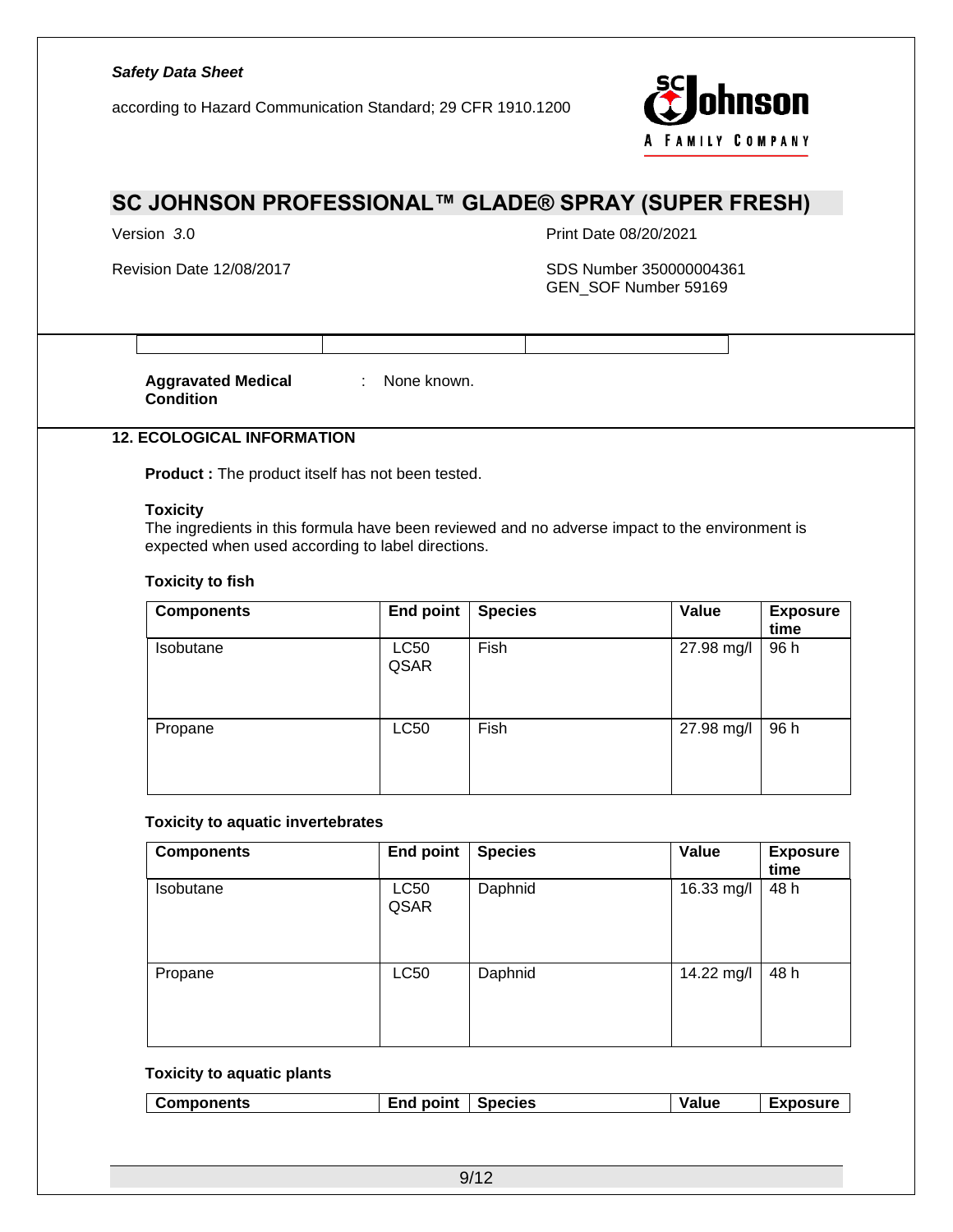according to Hazard Communication Standard; 29 CFR 1910.1200



## **SC JOHNSON PROFESSIONAL™ GLADE® SPRAY (SUPER FRESH)**

Version *3*.0 Print Date 08/20/2021

#### Revision Date 12/08/2017 SDS Number 350000004361 GEN\_SOF Number 59169

|           |                      |             |           | time |  |
|-----------|----------------------|-------------|-----------|------|--|
| Isobutane | <b>EC50</b><br>QSAR  | Green algae | 8.57 mg/l | 96 h |  |
| Propane   | No data<br>available |             |           |      |  |

#### **Persistence and degradability**

| Component | <b>Biodegradation</b> | <b>Exposure</b><br>time | Summary                |
|-----------|-----------------------|-------------------------|------------------------|
| Isobutane | 70 %                  | < 10d                   | Readily biodegradable. |
| Propane   | 70 %                  | < 10d                   | Readily biodegradable. |

#### **Bioaccumulative potential**

| <b>Component</b> | <b>Bioconcentration</b><br>factor (BCF) | <b>Partition Coefficient n-</b><br>Octanol/water (log) |
|------------------|-----------------------------------------|--------------------------------------------------------|
| Isobutane        | 1 57 - 1 97                             | 2.8                                                    |
| Propane          | No data available                       | 2.36                                                   |

#### **Mobility**

| Component | End point         | Value |
|-----------|-------------------|-------|
| Isobutane | No data available |       |
| Propane   | No data available |       |

#### **PBT and vPvB assessment**

| <b>Component</b> | <b>Results</b>                       |
|------------------|--------------------------------------|
| Isobutane        | Not fulfilling PBT and vPvB criteria |
| Propane          | Not fulfilling PBT and vPvB criteria |

**Other adverse effects :** None known.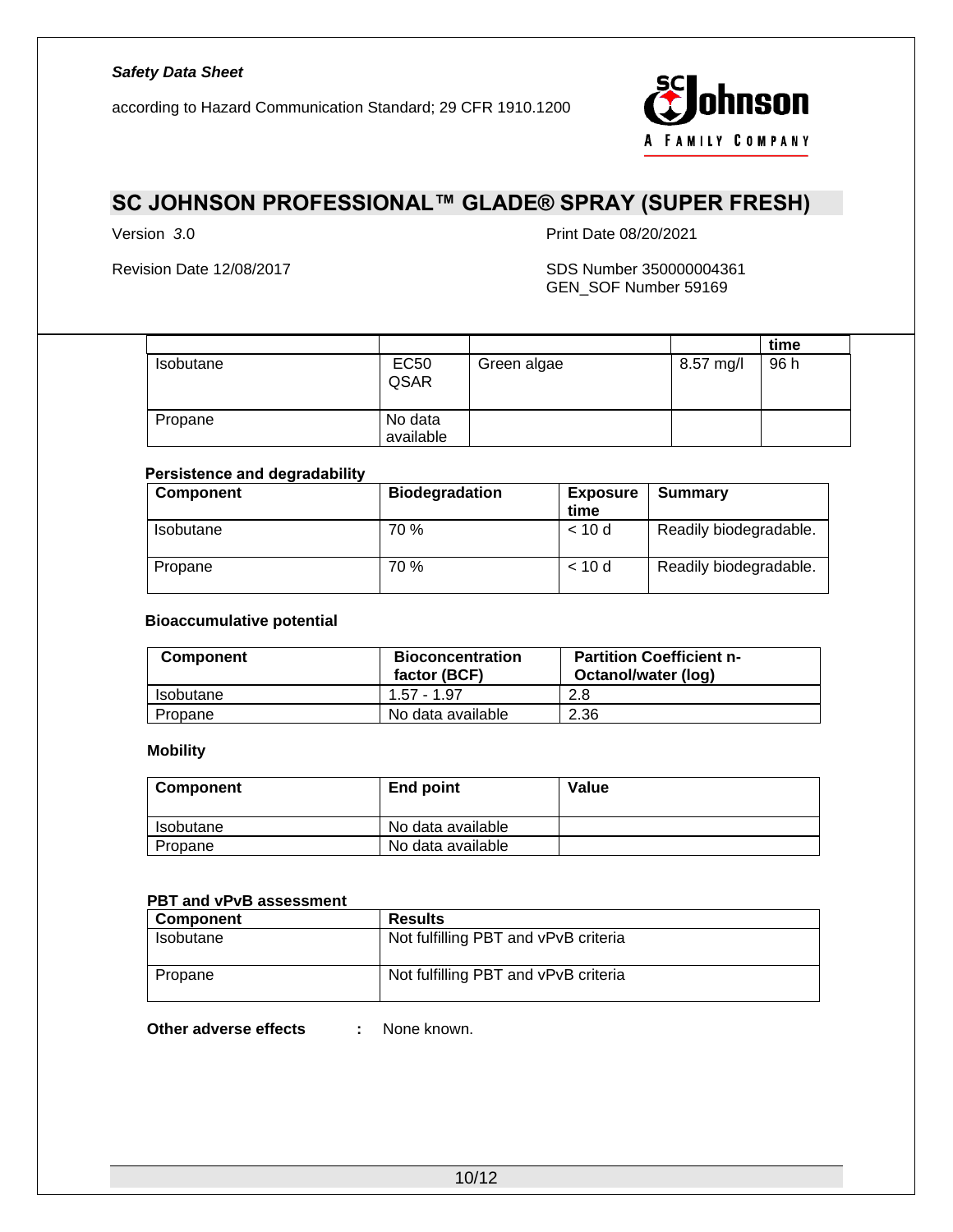according to Hazard Communication Standard; 29 CFR 1910.1200



### **SC JOHNSON PROFESSIONAL™ GLADE® SPRAY (SUPER FRESH)**

Version *3*.0 Print Date 08/20/2021

Revision Date 12/08/2017 SDS Number 350000004361 GEN\_SOF Number 59169

### **13. DISPOSAL CONSIDERATIONS**

Consumer may discard empty container in trash, or recycle where facilities exist.

### **14. TRANSPORT INFORMATION**

Please refer to the Bill of Lading/receiving documents for up-to-date shipping information.

|                                      | <b>Land transport</b> | Sea transport                 | Air transport           |
|--------------------------------------|-----------------------|-------------------------------|-------------------------|
| <b>UN number</b>                     | 1950                  | 1950                          | 1950                    |
| UN proper                            | AEROSOLS,             | AEROSOLS,                     | AEROSOLS,               |
| shipping name                        | Flammable             | Flammable                     | Flammable               |
| <b>Transport hazard</b><br>class(es) | 2.1                   | 2                             | 2.1                     |
| Packing group                        |                       |                               |                         |
| <b>Environmental</b>                 |                       |                               |                         |
| hazards                              |                       |                               |                         |
| <b>Special</b>                       | Limited quantities    | Limited quantities            | Limited quantities      |
| precautions for                      | derogation may be     | derogation may be             | derogation may be       |
| user                                 | applicable to this    | applicable to this            | applicable to this      |
|                                      | product, please check | product, please               | product, please check   |
|                                      | transport documents.  | check transport<br>documents. | transport documents.    |
| <b>Transport in</b>                  | Product not           | Product not                   | Product not transported |
| bulk according                       | transported as bulk.  | transported as bulk.          | as bulk.                |
| to Annex II of                       |                       |                               |                         |
| <b>MARPOL 73/78</b>                  |                       |                               |                         |
| and the <b>IBC</b>                   |                       |                               |                         |
| Code                                 |                       |                               |                         |

### **15. REGULATORY INFORMATION**

| <b>Notification status</b> | : All ingredients of this product are listed or are excluded from<br>listing on the U.S. Toxic Substances Control Act (TSCA)<br>Chemical Substance Inventory. |
|----------------------------|---------------------------------------------------------------------------------------------------------------------------------------------------------------|
| <b>Notification status</b> | : All ingredients of this product comply with the New Substances                                                                                              |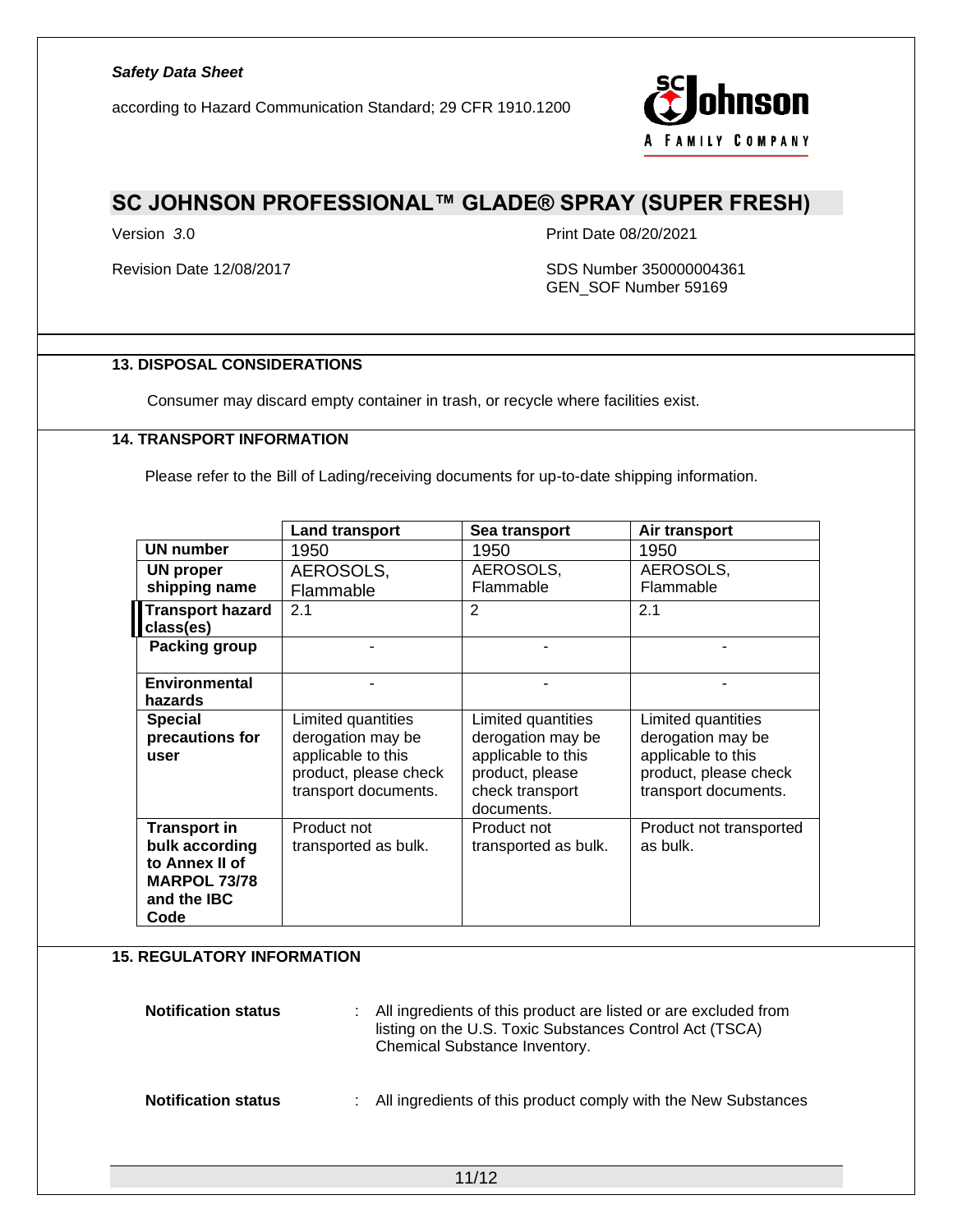according to Hazard Communication Standard; 29 CFR 1910.1200



## **SC JOHNSON PROFESSIONAL™ GLADE® SPRAY (SUPER FRESH)**

Version *3*.0 Print Date 08/20/2021

Revision Date 12/08/2017 SDS Number 350000004361 GEN\_SOF Number 59169

> Notification requirements under the Canadian Environmental Protection Act (CEPA).

**16. OTHER INFORMATION**

| <b>HMIS Ratings</b> |   |  |
|---------------------|---|--|
| Health              | 1 |  |
| <b>Flammability</b> | 4 |  |
| <b>Reactivity</b>   | 0 |  |
| <b>NFPA Ratings</b> |   |  |
| <b>Health</b>       | 1 |  |
| <b>Fire</b>         | 4 |  |
| <b>Reactivity</b>   | 0 |  |
| <b>Special</b>      |   |  |

This information is being provided in accordance with the Occupational Safety and Health Administration (OSHA) regulation (29 CFR 1910.1200). The information supplied is designed for workplaces where product use and frequency of exposure exceeds that established for the labeled consumer use.

#### **Further information**

This document has been prepared using data from sources considered to be technically reliable. It does not constitute a warranty, expressed or implied, as to the accuracy of the information contained herein. Actual conditions of use are beyond the seller's control. User is responsible to evaluate all available information when using product for any particular use and to comply with all Federal, State, Provincial and Local laws and regulations.

| Prepared by | SC Johnson Global Safety Assessment &<br>Regulatory Affairs (GSARA) |
|-------------|---------------------------------------------------------------------|
|             |                                                                     |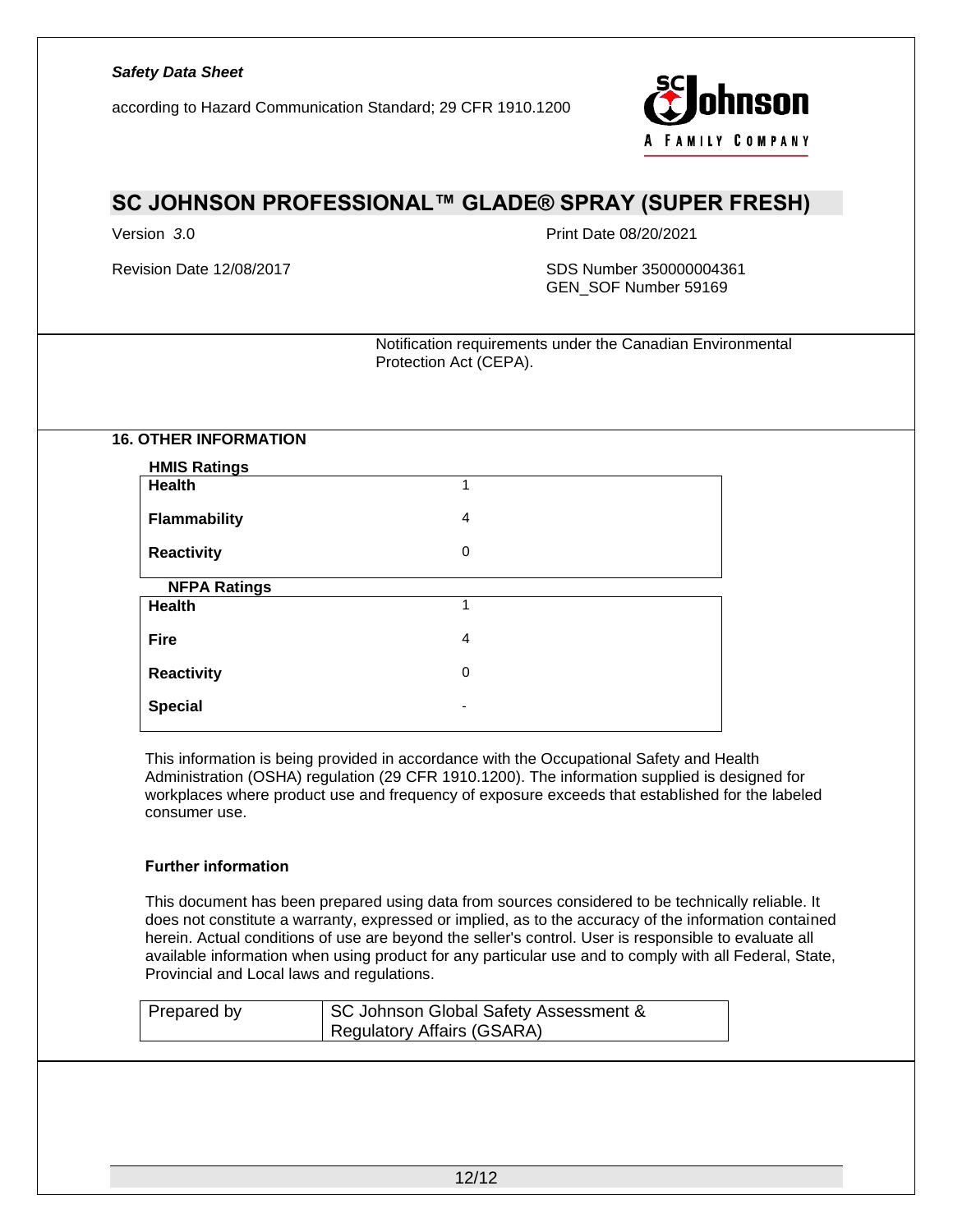de acuerdo con la Norma de Comunicación de Peligros; 29 CFR 1910.1200



## **SC JOHNSON PROFESSIONAL™ GLADE® AEROSOL (SUPER FRESCO)**

Versión *1*.0 Fecha de impresión 08/20/2021

Fecha de revisión 12/08/2017 Número SDS 350000004361 GEN\_SOF Number 59169

### **1. IDENTIFICACIÓN DEL PRODUCTO Y DE LA COMPAÑÍA**

#### **Información del Producto**

| Nombre del producto                  |    | : SC JOHNSON PROFESSIONAL™ GLADE® AEROSOL<br>(SUPER FRESCO)                                                     |
|--------------------------------------|----|-----------------------------------------------------------------------------------------------------------------|
| Uso recomendado                      |    | : Ambientador                                                                                                   |
| Restricciones de uso                 | ÷. | Use only as directed on label                                                                                   |
| Fabricante, importador,<br>proveedor |    | : S.C. Johnson & Son, Inc.<br>1525 Howe Street<br>Racine WI 53403-2236                                          |
| <b>Teléfono</b>                      |    | $: 41-800-558-5252$                                                                                             |
| Teléfono de emergencia               |    | $\therefore$ 24 Hour Medical Emergency Phone: (866)231-5406<br>24 Hour Transport Emergency Phone: (800)424-9300 |

### **2. IDENTIFICACIÓN DE LOS PELIGROS**

#### **Clasificación de la sustancia o de la mezcla**

#### **Sistema Globalmente Armonizado (SGA) Clasificación**

| Clasificación peligrosa | Categoría de peligro | Identificación de los                                                        |  |
|-------------------------|----------------------|------------------------------------------------------------------------------|--|
|                         |                      | peligros                                                                     |  |
| Aerosol                 | Categoría 2          | Aerosol inflamable.                                                          |  |
| Gases a presión         | Gas licuado          | Contiene gas a presión;<br>peligro de explosión en caso<br>de calentamiento. |  |

#### **Etiquetado**

**Símbolos de peligro** Llama Bombona de gas

#### **Palabra de advertencia**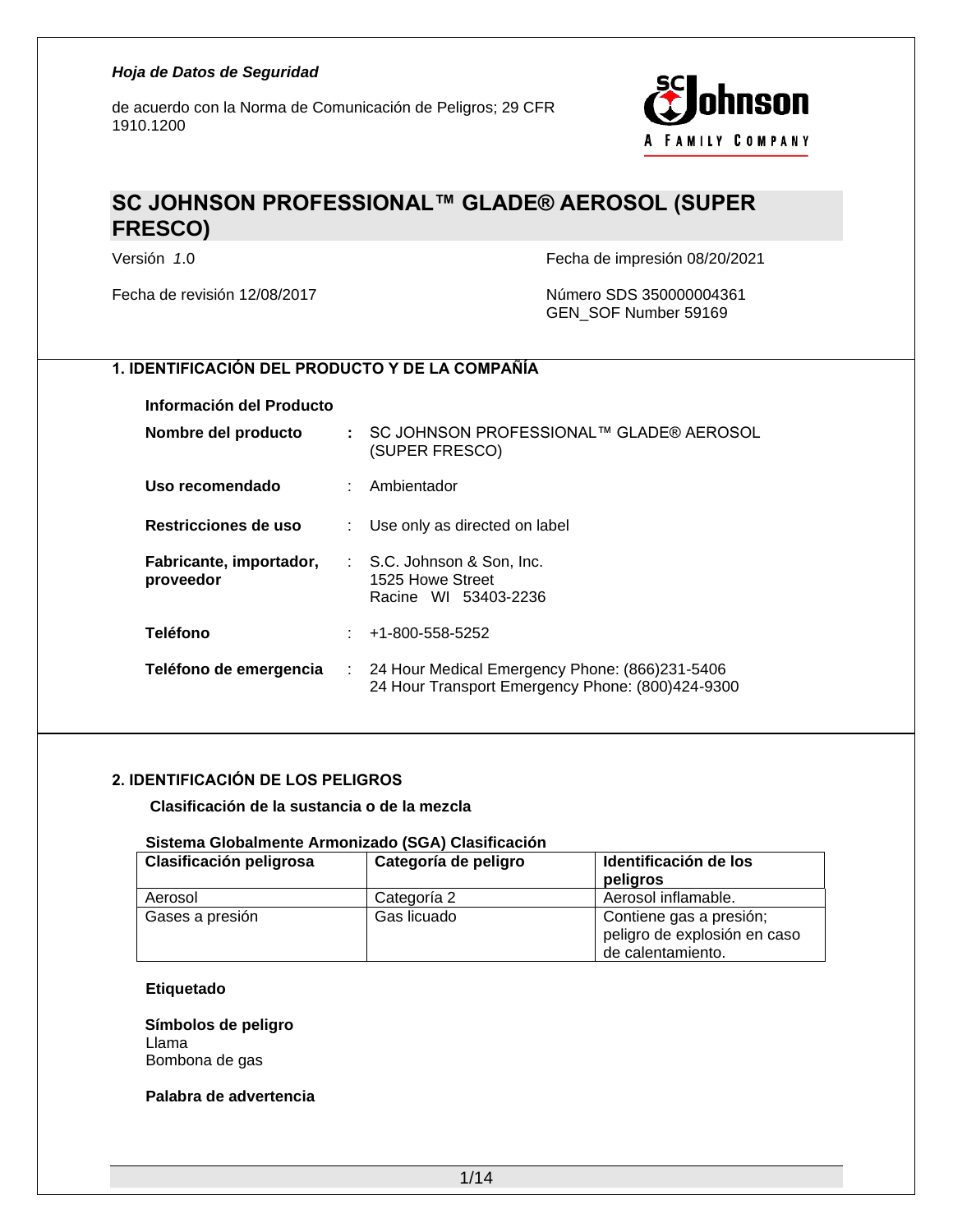de acuerdo con la Norma de Comunicación de Peligros; 29 CFR 1910.1200



## **SC JOHNSON PROFESSIONAL™ GLADE® AEROSOL (SUPER FRESCO)**

Fecha de revisión 12/08/2017 Número SDS 350000004361

Versión *1*.0 Fecha de impresión 08/20/2021

GEN\_SOF Number 59169

Atención

#### **Indicaciones de peligro**

Aerosol inflamable. Contiene gas a presión; peligro de explosión en caso de calentamiento.

#### **Consejos de prudencia**

Proteger de la luz del sol. No exponer a temperaturas superiores a 50 °C/122 °F.

Almacenar en un lugar bien ventilado.

Mantener alejado de fuentes de calor, chispas, llama abierta o superficies calientes. No fumar. No pulverizar sobre una llama abierta u otra fuente de ignición.

Recipiente a presión: no perforar ni quemar, aun después del uso.

- 
- **Otros peligros** : Un mal uso intencionado para descargar concentraciones elevadas e inhalarlas puede resultar nócivo o fatal. Exposición excesiva a la pulverización, la nubulización o los vapores puede cause irritación al sistema respiratorio.

### **3. COMPOSICIÓN/INFORMACIÓN SOBRE LOS COMPONENTES**

| Nombre químico | No. CAS | Por ciento en peso |
|----------------|---------|--------------------|
| l Isobutano    | 75-28-5 | $10.00 - 30.00$    |
| Propano        | 74-98-6 | $5.00 - 10.00$     |

La identidad química y porcentaje exacto (concentración) de esta composición han sido retenidos como secreto comercial.

Para información adicional sobre los ingredientes de este producto ver www.whatsinsidescjohnson.com.

#### **4. PRIMEROS AUXILIOS**

**Descripción de los primeros auxilios**

| Contacto con los ojos | : No se requieren cuidados especiales. |
|-----------------------|----------------------------------------|
| Contacto con la piel  | : No se requieren cuidados especiales. |
| Inhalación            | : No se requieren cuidados especiales  |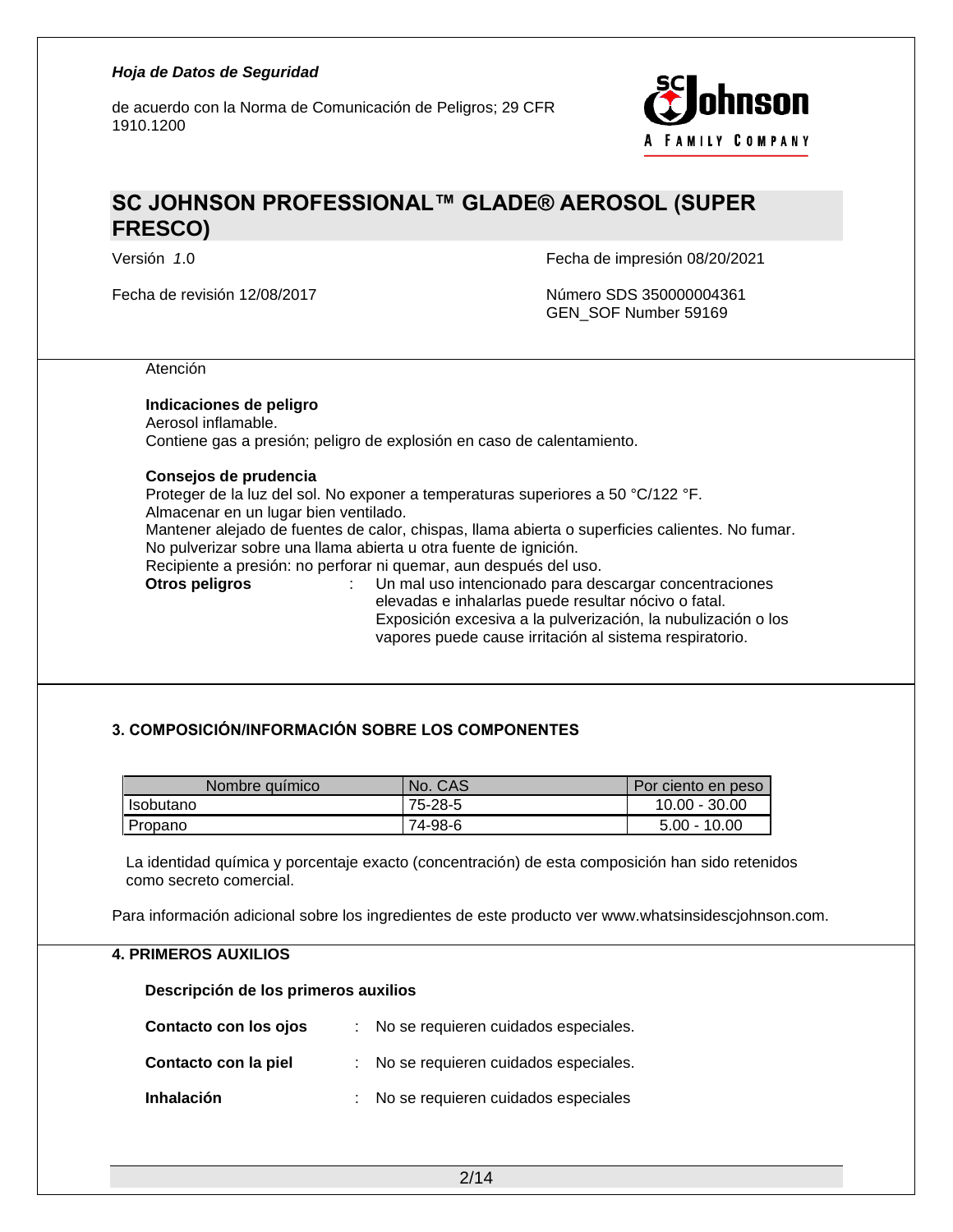de acuerdo con la Norma de Comunicación de Peligros; 29 CFR 1910.1200



## **SC JOHNSON PROFESSIONAL™ GLADE® AEROSOL (SUPER FRESCO)**

Fecha de revisión 12/08/2017 Número SDS 350000004361

Versión *1*.0 Fecha de impresión 08/20/2021

GEN\_SOF Number 59169

| Ingestión                                           | : No se requieren cuidados especiales.                                                                                                                                                                                                       |  |
|-----------------------------------------------------|----------------------------------------------------------------------------------------------------------------------------------------------------------------------------------------------------------------------------------------------|--|
| Principales síntomas y efectos, agudos y retardados |                                                                                                                                                                                                                                              |  |
| Ojos                                                | Puede irritar los ojos.                                                                                                                                                                                                                      |  |
| Efectos en la piel                                  | Se desconocen reacciones peligrosas si se usa como se<br>indica.<br>Puede provocar una irritación de la piel.                                                                                                                                |  |
| Inhalación                                          | : Un mal uso intencionado para descargar concentraciones<br>elevadas e inhalarlas puede resultar nócivo o fatal.<br>Exposición excesiva a la pulverización, la nubulización o los<br>vapores puede cause irritación al sistema respiratorio. |  |
| Ingestión                                           | Se desconocen reacciones peligrosas si se usa como se<br>indica.                                                                                                                                                                             |  |

**Indicación de toda atención médica y de los tratamientos especiales que deban dispensarse inmediatamente**

Ver las medidas de primeros auxilios descritas, a menos que se den otras indicaciones.

### **5. MEDIDAS DE LUCHA CONTRA INCENDIOS**

| Medios de extinción<br>apropiados                    |                 | Usar agua pulverizada, espuma resistente al alcohol, polvo<br>seco o dióxido de carbono.                                                                                                                                                                                                                                    |
|------------------------------------------------------|-----------------|-----------------------------------------------------------------------------------------------------------------------------------------------------------------------------------------------------------------------------------------------------------------------------------------------------------------------------|
| Peligros específicos en la<br>lucha contra incendios | identification. | Producto aerosol - El envase puede volar o explotar al calor<br>del fuego.                                                                                                                                                                                                                                                  |
| Otros datos                                          |                 | Combata fuego desde máxima distancia o área protegida.<br>Enfríe y sea precavido cuando se aproxime o maneje envases<br>que han sido expuestos al fuego. Llevar un ropa de protección<br>completa y un aparato respiratorio autónomo con presión<br>positiva. En caso de incencio y/o de explosión no respire los<br>humos. |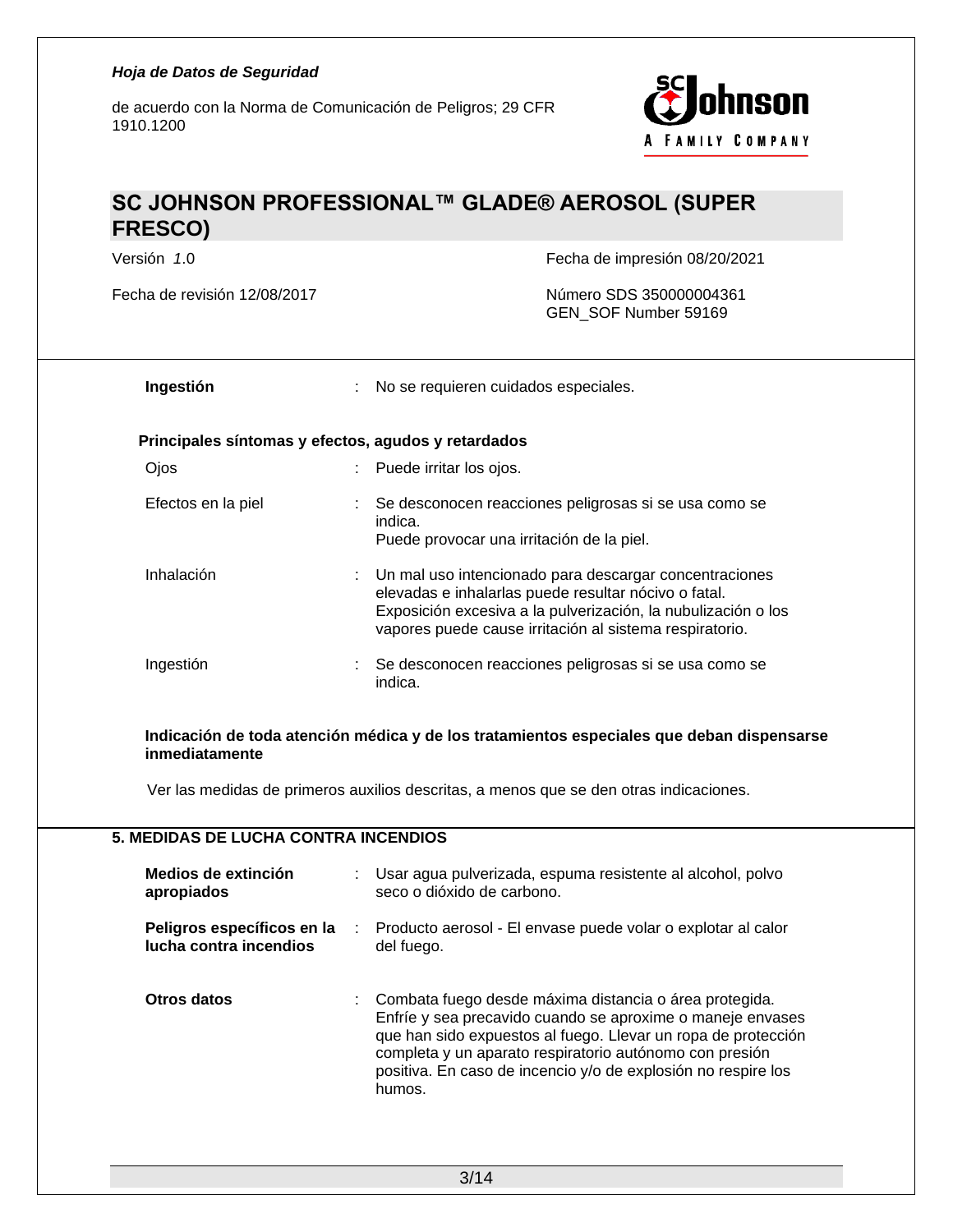de acuerdo con la Norma de Comunicación de Peligros; 29 CFR 1910.1200



## **SC JOHNSON PROFESSIONAL™ GLADE® AEROSOL (SUPER FRESCO)**

Versión *1*.0 Fecha de impresión 08/20/2021

Fecha de revisión 12/08/2017 Número SDS 350000004361 GEN\_SOF Number 59169

### **6. MEDIDAS EN CASO DE VERTIDO ACCIDENTAL**

| <b>Precauciones personales</b>                    | $\sim 100$ | Retirar todas las fuentes de ignición.<br>Lavarse concienzudamente tras la manipulación.                                                                                                                                                                                                                                                                                                                                                        |
|---------------------------------------------------|------------|-------------------------------------------------------------------------------------------------------------------------------------------------------------------------------------------------------------------------------------------------------------------------------------------------------------------------------------------------------------------------------------------------------------------------------------------------|
| Precauciones relativas al<br>medio ambiente       |            | : Fuera del uso regular, evite desecharlo en el medio ambiente.                                                                                                                                                                                                                                                                                                                                                                                 |
| Métodos y material de<br>contención y de limpieza |            | : Si se producen daños en el envase aerosol:<br>Contenga el derramamiento, empápelo con material<br>absorbente incombustible, (e.g. arena, tierra, tierra de<br>diatomáceas, vermiculita) y transfiéralo a un contenedor para<br>su disposición según las regulaciones locales/nacionales<br>(véase la sección 13).<br>Solo usar con equipo que no generan chispa.<br>Contenga derrames grandes.<br>Limpiar los residuos del lugar del derrame. |

#### **7. MANIPULACIÓN Y ALMACENAMIENTO**

#### **Manipulación**

| Precauciones para una<br>manipulación segura                      | : Evitar el contacto con la piel, ojos y ropa.<br>Equipo de protección individual, ver sección 8.<br>Nota: El mal uso intencional al concentrar e inhalar<br>deliberadamente el contenido puede ser dañino o fatal. Si<br>desea más información, visite www.inhalant.org.<br>Úsese únicamente como se indica.<br>MANTENER EL PRODUCTO FUERA DEL ALCANCE DE<br>NIÑOS Y MASCOTAS.<br>Contenedor presurizado.<br>No perforar ni quemar, incluso después de su uso. |  |
|-------------------------------------------------------------------|-----------------------------------------------------------------------------------------------------------------------------------------------------------------------------------------------------------------------------------------------------------------------------------------------------------------------------------------------------------------------------------------------------------------------------------------------------------------|--|
| Indicaciones para la<br>protección contra<br>incendio y explosión | Conservar alejado de toda llama o fuente de chispas - No<br>fumar.<br>No pulverizar sobre una llama abierta u otra fuente de ignición.                                                                                                                                                                                                                                                                                                                          |  |
| Almacenamiento<br>Exigencias técnicas para                        | Proteger de la luz del sol. No exponer a temperaturas                                                                                                                                                                                                                                                                                                                                                                                                           |  |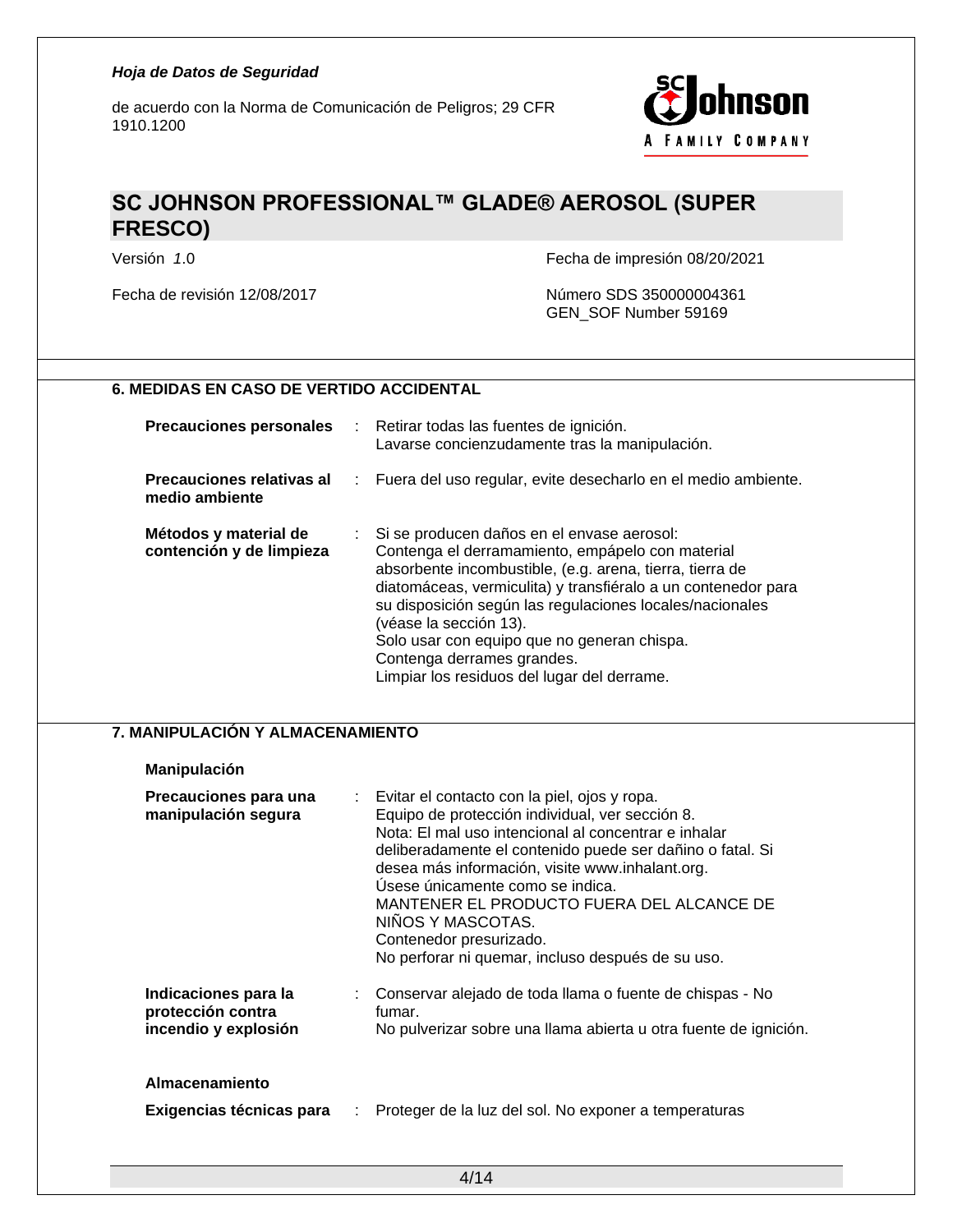de acuerdo con la Norma de Comunicación de Peligros; 29 CFR 1910.1200



## **SC JOHNSON PROFESSIONAL™ GLADE® AEROSOL (SUPER FRESCO)**

Fecha de revisión 12/08/2017 Número SDS 350000004361

Versión *1*.0 Fecha de impresión 08/20/2021

GEN\_SOF Number 59169

| almacenes y recipientes | superiores a 50 °C/122 °F.<br>Manténgase en un lugar seco, fresco y bien ventilado.<br>Proteger de la luz del sol.<br>Almacenar en un lugar bien ventilado. |
|-------------------------|-------------------------------------------------------------------------------------------------------------------------------------------------------------|
| Otros datos             | Estable en condiciones normales.                                                                                                                            |

### **8. CONTROLES DE EXPOSICIÓN/ PROTECCIÓN INDIVIDUAL**

#### **Límites de exposición profesional**

| Componentes | No. CAS | mg/m3       | ppm       | Non-<br>standard<br>units | <b>Base</b>                 |
|-------------|---------|-------------|-----------|---------------------------|-----------------------------|
| Isobutano   | 75-28-5 |             | 1,000 ppm |                           | <b>ACGIH</b><br><b>STEL</b> |
| Propano     | 74-98-6 | 1,800 mg/m3 | 1,000 ppm |                           | <b>OSHA TWA</b>             |
| Propano     | 74-98-6 |             | ۰         |                           | <b>ACGIH</b><br>TWA         |

#### **Protección personal**

| Protección respiratoria               | t. | No se requieren cuidados especiales                                                                                                                    |
|---------------------------------------|----|--------------------------------------------------------------------------------------------------------------------------------------------------------|
| Protección de las manos               |    | No se requieren cuidados especiales                                                                                                                    |
| Protección de los ojos                | ÷  | No se requieren cuidados especiales                                                                                                                    |
| Protección de la piel y del<br>cuerpo | ÷. | No se requieren cuidados especiales                                                                                                                    |
| Medidas de higiene                    |    | Manipular con las precauciones de higiene industrial<br>adecuadas, y respetar las prácticas de seguridad. Lavar a<br>fondo después de la manipulación. |

### **9. PROPIEDADES FÍSICAS Y QUÍMICAS**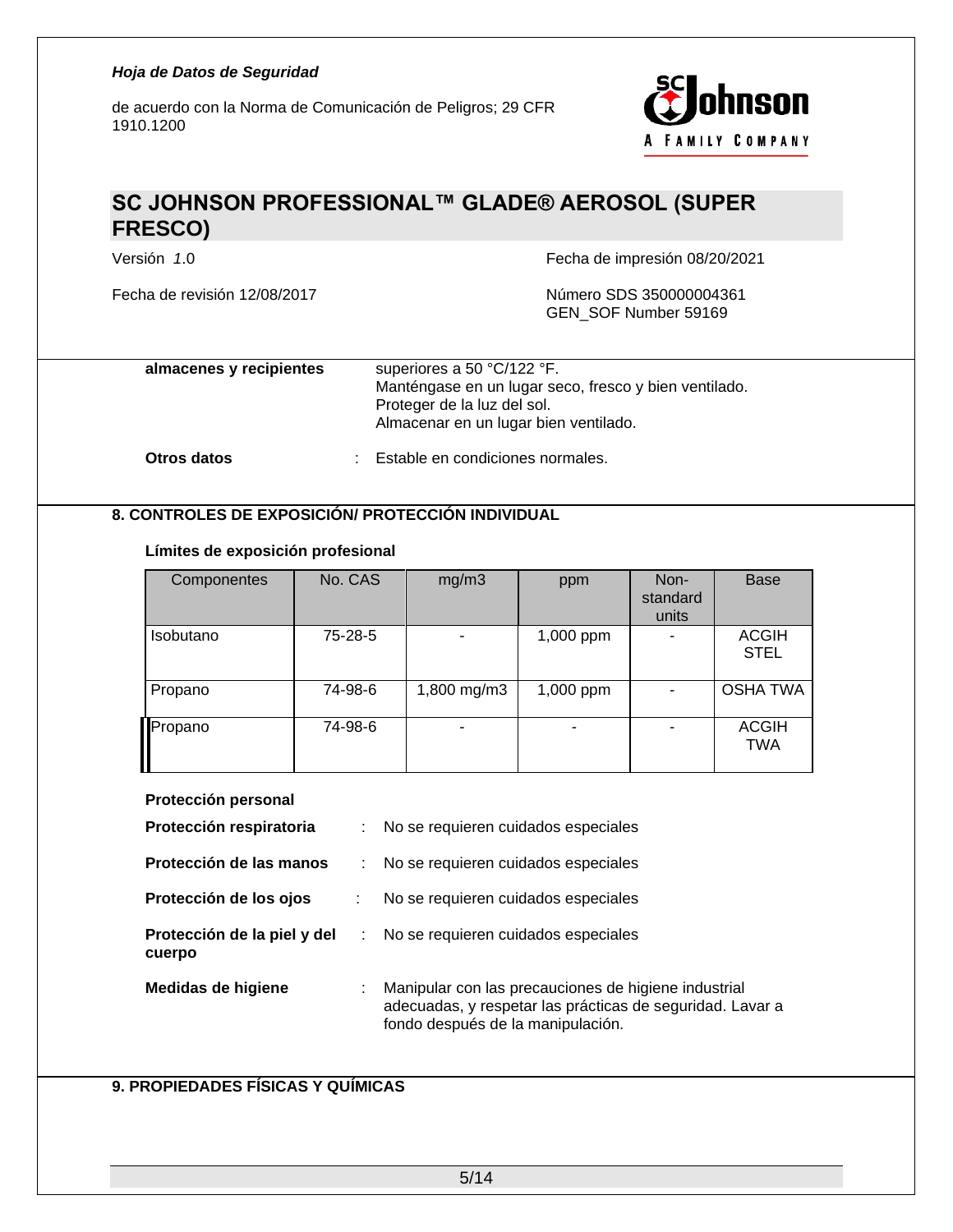

## **SC JOHNSON PROFESSIONAL™ GLADE® AEROSOL (SUPER FRESCO)**

Versión *1*.0 Fecha de impresión 08/20/2021

Fecha de revisión 12/08/2017 Número SDS 350000004361 GEN\_SOF Number 59169

| Forma                                                       | aerosol                                                                              |
|-------------------------------------------------------------|--------------------------------------------------------------------------------------|
| Color                                                       | claro                                                                                |
| Olor                                                        | Frutal                                                                               |
| <b>Umbral olfativo</b>                                      | : Test no aplicable para este tipo de producto.                                      |
| pH                                                          | : 8.5                                                                                |
| Punto de fusión/ punto de<br>congelación                    | : Test no aplicable para este tipo de producto.                                      |
| Punto inicial de ebullición e<br>intervalo de ebullición    | : Test no aplicable para este tipo de producto.                                      |
| Punto de inflamación                                        | : $< -6.8$ °C<br>< 19.76 °F<br>Propulsor<br>$>71^{\circ}$ C<br>> 159.8 °F<br>líquido |
| Tasa de evaporación                                         | : Test no aplicable para este tipo de producto.                                      |
| Inflamabilidad (sólido, gas)                                | : Mantener la combustión                                                             |
| Inflamabilidad<br>superior/inferior o límites<br>explosivos | : Test no aplicable para este tipo de producto.                                      |
| Presión de vapor                                            | : Test no aplicable para este tipo de producto.                                      |
| Densidad de vapor                                           | : Test no aplicable para este tipo de producto.                                      |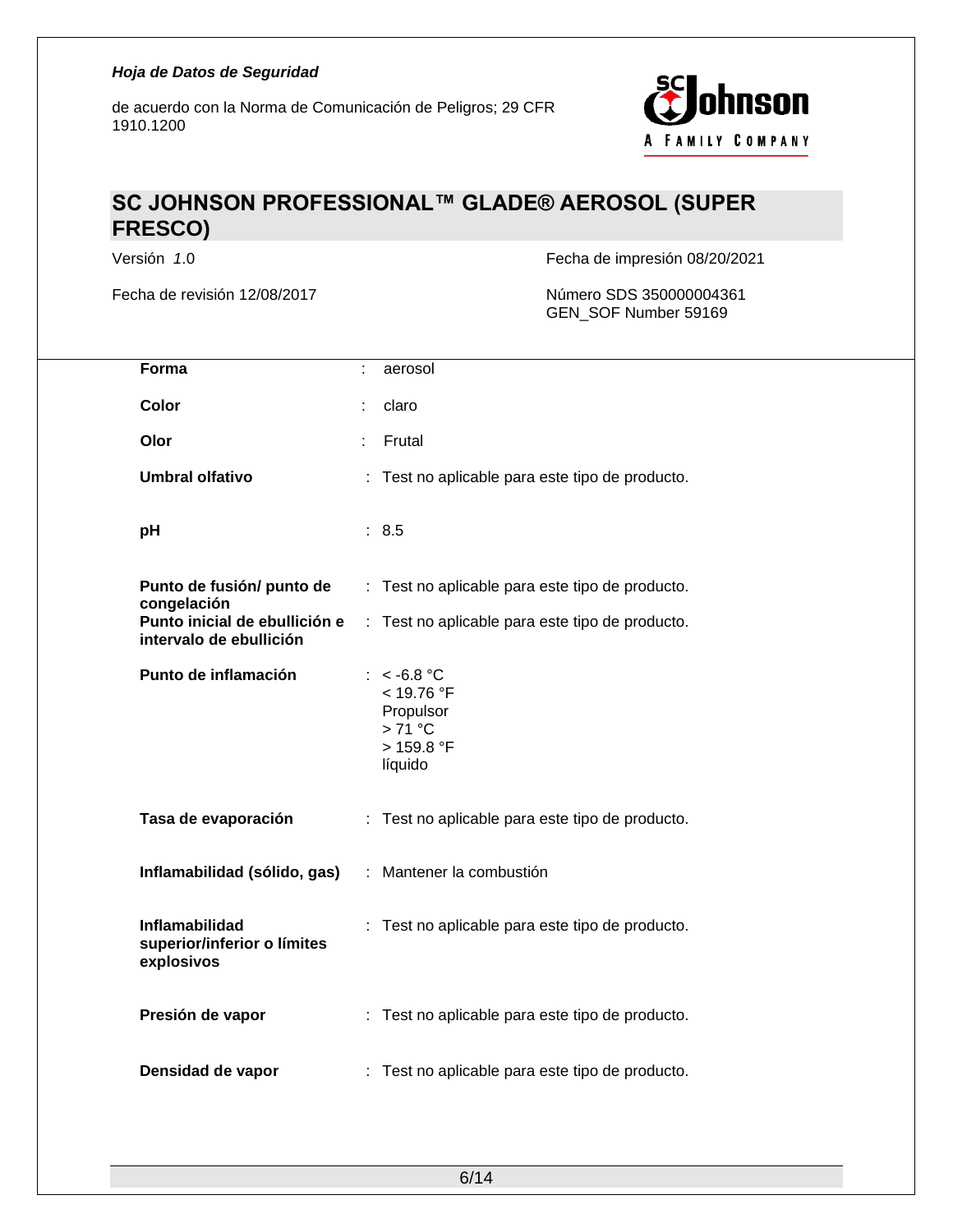de acuerdo con la Norma de Comunicación de Peligros; 29 CFR 1910.1200



## **SC JOHNSON PROFESSIONAL™ GLADE® AEROSOL (SUPER FRESCO)**

Versión *1*.0 Fecha de impresión 08/20/2021

Fecha de revisión 12/08/2017 Número SDS 350000004361 GEN\_SOF Number 59169

| Densidad relativa                                                      | : $0.86$ g/cm3 a 24 °C                                                                                                                                   |
|------------------------------------------------------------------------|----------------------------------------------------------------------------------------------------------------------------------------------------------|
| Solubilidad(es)                                                        | : parcialmente miscible                                                                                                                                  |
| Coeficiente de reparto n-<br>octanol/agua                              | : Test no aplicable para este tipo de producto.<br>Sin datos disponibles                                                                                 |
| Temperatura de auto-<br>inflamación                                    | : Test no aplicable para este tipo de producto.                                                                                                          |
| Temperatura de<br>descomposición                                       | : Test no aplicable para este tipo de producto.                                                                                                          |
| Viscosidad, dinámica                                                   | : Test no aplicable para este tipo de producto.                                                                                                          |
| Viscosidad, cinemática                                                 | : Test no aplicable para este tipo de producto.                                                                                                          |
| <b>Propiedades comburentes</b>                                         | : Sin datos disponibles                                                                                                                                  |
| <b>Compuestos Orgánicos</b><br><b>Volátiles</b><br>COV total (% peso)* | 19.6%<br>- excepciones adicionales pudieran aplicar<br>*como lo definido por la federacion de US relacionado con<br>regulaciones de productos de consumo |
| Otra información                                                       | : Ninguno identificado.                                                                                                                                  |
| <b>10. ESTABILIDAD Y REACTIVIDAD</b>                                   |                                                                                                                                                          |
| <b>Reactividad</b>                                                     | : No se conoce reacciones peligrosas bajo condiciones de uso<br>normales.                                                                                |
| Estabilidad química                                                    | : Estable bajo las condiciones de almacenamiento<br>recomendadas.                                                                                        |
|                                                                        |                                                                                                                                                          |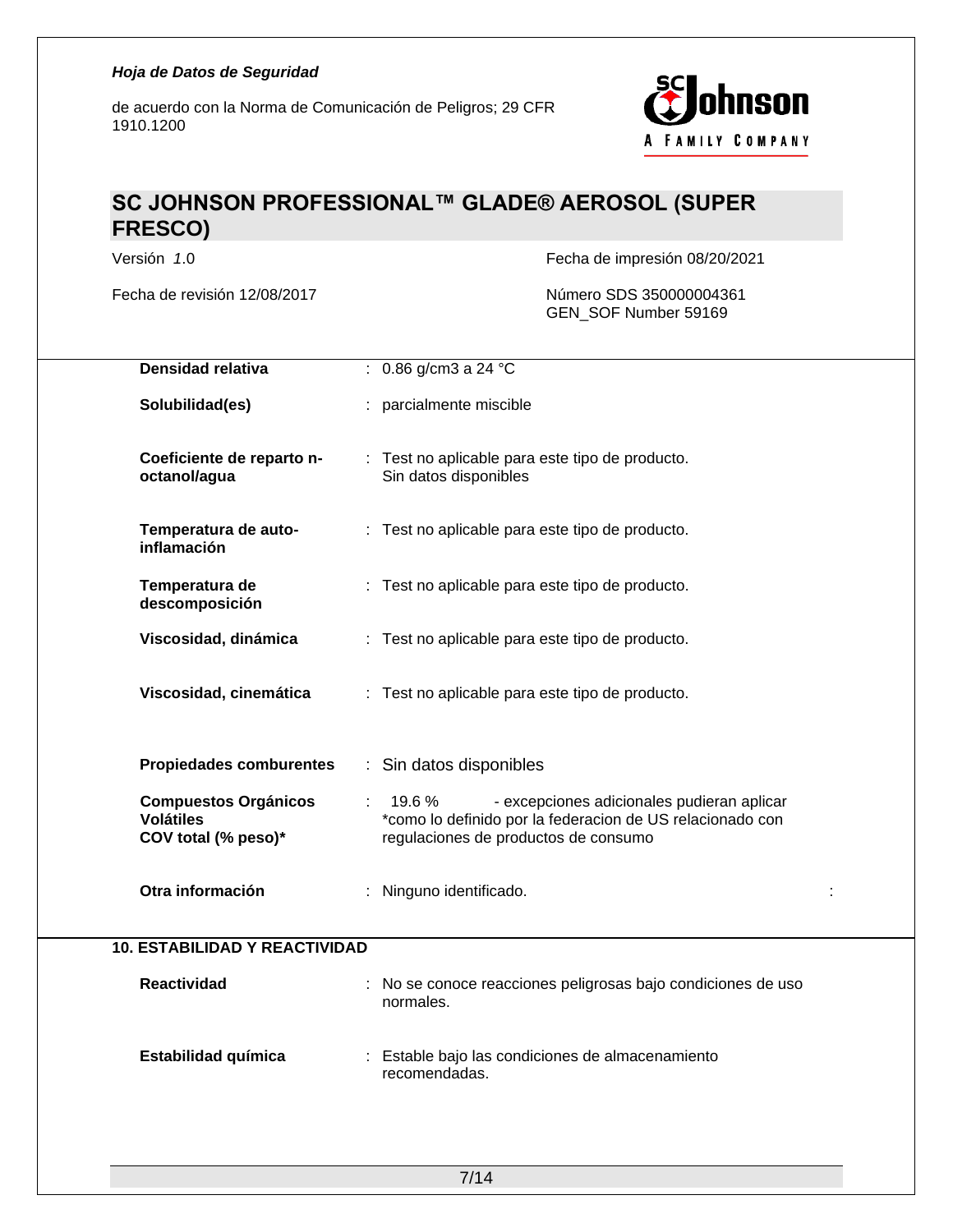de acuerdo con la Norma de Comunicación de Peligros; 29 CFR 1910.1200



## **SC JOHNSON PROFESSIONAL™ GLADE® AEROSOL (SUPER FRESCO)**

Fecha de revisión 12/08/2017 Número SDS 350000004361

Versión *1*.0 Fecha de impresión 08/20/2021

GEN\_SOF Number 59169

| Posibilidad de reacciones<br>peligrosas   | : Estable bajo las condiciones de almacenamiento<br>recomendadas.                                           |
|-------------------------------------------|-------------------------------------------------------------------------------------------------------------|
| Condiciones que deben<br>evitarse         | : Calor, llamas y chispas.                                                                                  |
| <b>Materiales incompatibles</b>           | : Agentes oxidantes fuertes<br>No mezclar con lejia o cualquier otro producto de limpieza.<br>Bases fuertes |
| Productos de<br>descomposición peligrosos | : La descomposición térmica puede llegar a desprender gases<br>y vapores irritativos.                       |

#### **11. INFORMACIÓN TOXICOLÓGICA**

| : $DL50 > 5,000$ mg/kg |
|------------------------|
| : $CL50 > 10$ mg/L     |
|                        |

**Toxicidad cutánea aguda** : DL50 > 5000 mg/kg

| <b>GHS propiedades</b> | <b>Clasificación</b>               | Las vías de entrada                  |
|------------------------|------------------------------------|--------------------------------------|
| Toxicidad aguda        | Ninguna clasificación<br>propuesta | Oral                                 |
| Toxicidad aguda        | Ninguna clasificación<br>propuesta | Cutáneo                              |
| Toxicidad aguda        | Ninguna clasificación<br>propuesta | Inhalación - El polvo y la<br>niebla |
| Toxicidad aguda        | Ninguna clasificación<br>propuesta | Inhalación - vapor                   |
| Toxicidad aguda        | Ninguna clasificación<br>propuesta | Inhalación - Gas                     |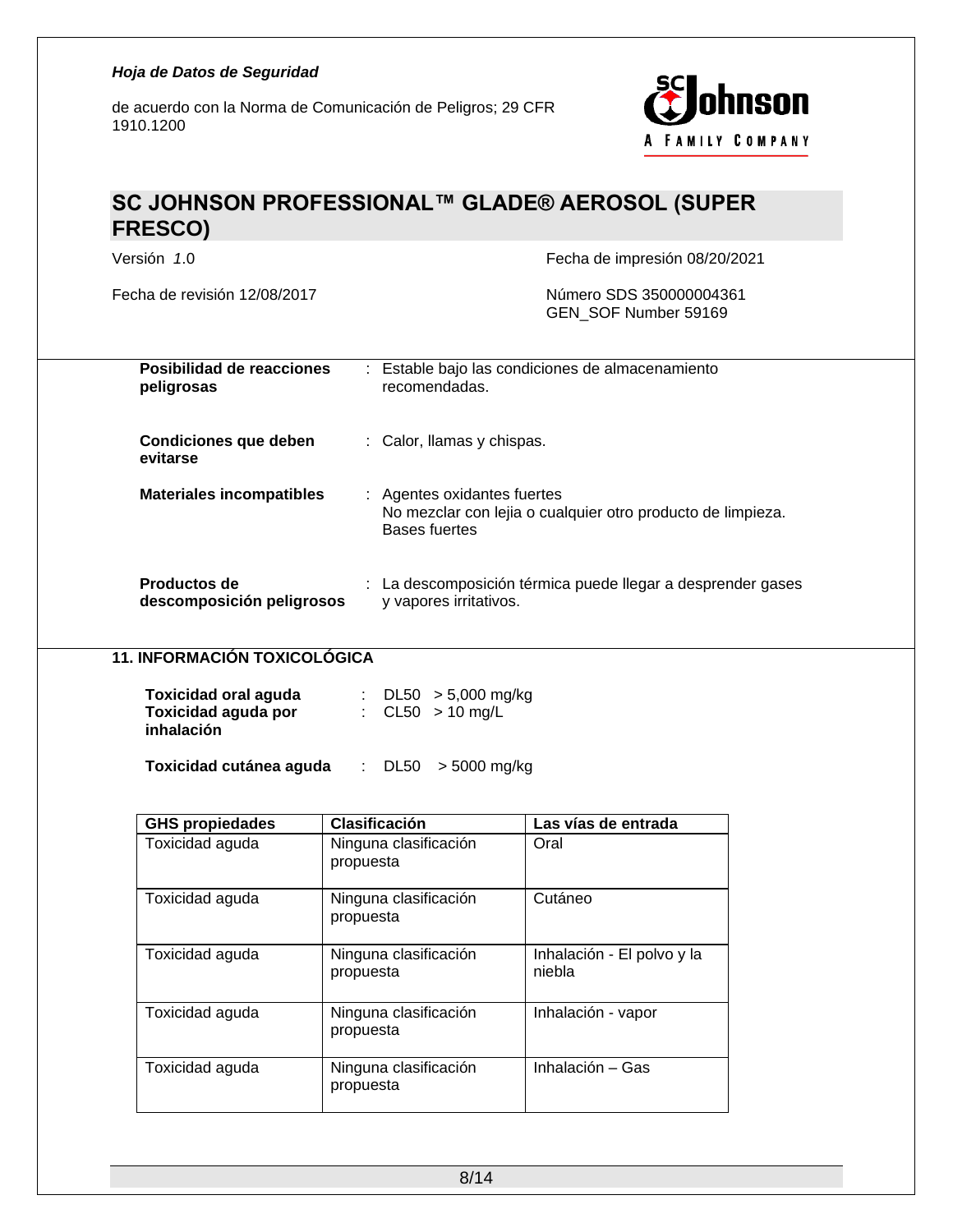

## **SC JOHNSON PROFESSIONAL™ GLADE® AEROSOL (SUPER FRESCO)**

Fecha de revisión 12/08/2017 Número SDS 350000004361

Versión *1*.0 Fecha de impresión 08/20/2021

GEN\_SOF Number 59169

| Corrosión o irritación<br>cutáneas                                          | Ninguna clasificación<br>propuesta |  |
|-----------------------------------------------------------------------------|------------------------------------|--|
| Lesiones o irritación<br>ocular graves                                      | Ninguna clasificación<br>propuesta |  |
| Sensibilización cutánea                                                     | Ninguna clasificación<br>propuesta |  |
| Sensibilización<br>respiratoria                                             | Ninguna clasificación<br>propuesta |  |
| Mutagenicidad en<br>células germinales                                      | Ninguna clasificación<br>propuesta |  |
| Carcinogenicidad                                                            | Ninguna clasificación<br>propuesta |  |
| Toxicidad para la<br>reproducción                                           | Ninguna clasificación<br>propuesta |  |
| Toxicidad específica en<br>determinados órganos -<br>exposición única       | Ninguna clasificación<br>propuesta |  |
| Toxicidad específica en<br>determinados órganos -<br>exposiciones repetidas | Ninguna clasificación<br>propuesta |  |
| Peligro de aspiración                                                       | Ninguna clasificación<br>propuesta |  |

**Condición Médica** 

: Ninguna conocida.

**Agravada**

**12. INFORMACIÓN ECOLÓGICA**

**Producto :** El producto en sí no ha sido probado.

**Toxicidad**

**Los ingredientes de esta fórmula han sido revisados y ningún impacto adverso se espera cuando usado conforme a las instrucciones de etiqueta.**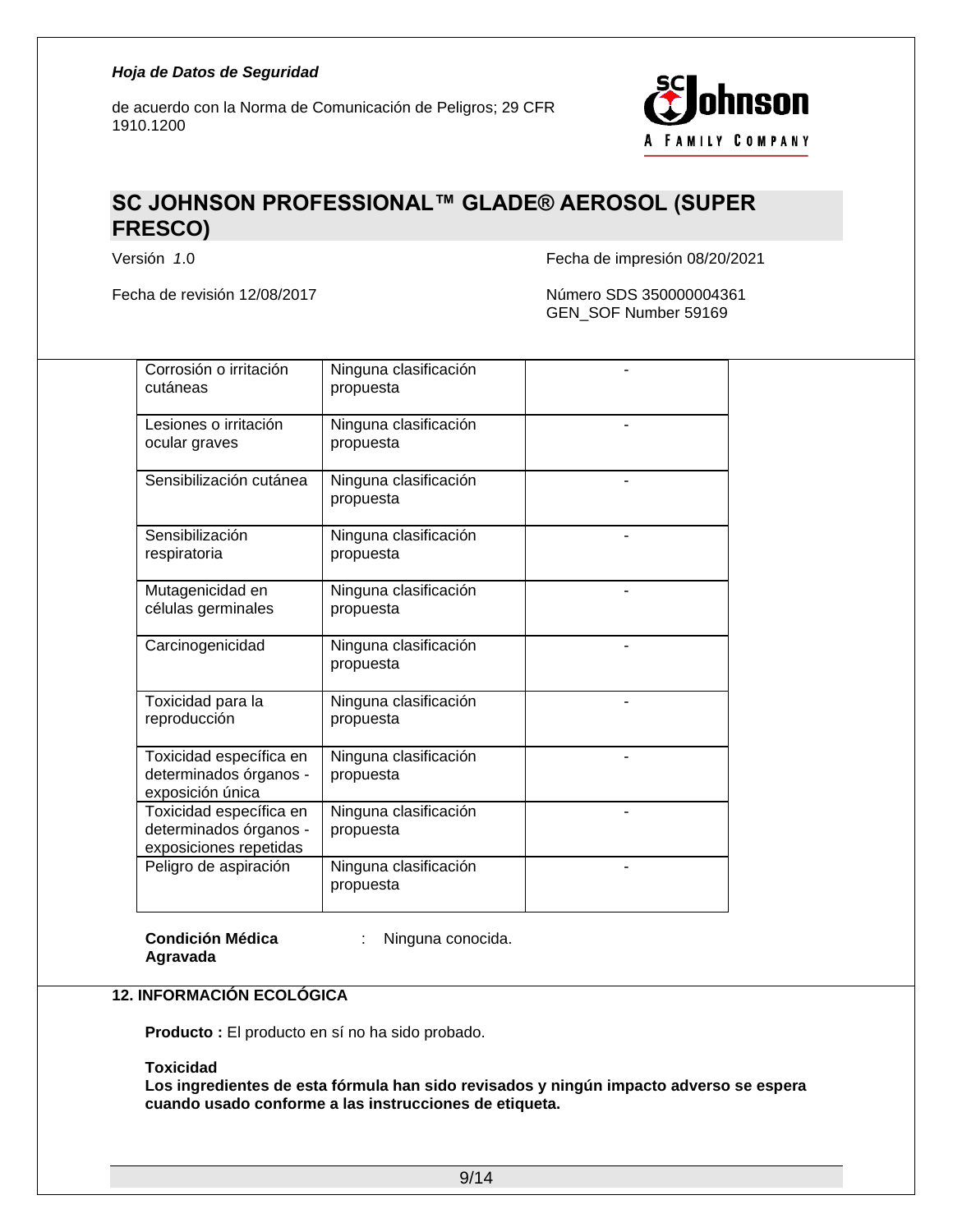

## **SC JOHNSON PROFESSIONAL™ GLADE® AEROSOL (SUPER FRESCO)**

Fecha de revisión 12/08/2017 Número SDS 350000004361

Versión *1*.0 Fecha de impresión 08/20/2021

GEN\_SOF Number 59169

### **Toxicidad para los peces**

| <b>Componentes</b> | <b>Punto</b><br>final | <b>Especies</b> | Valor      | <b>Tiempo</b><br>de<br>exposició<br>n |
|--------------------|-----------------------|-----------------|------------|---------------------------------------|
| Isobutano          | <b>CL50</b><br>QSAR   | Pez             | 27.98 mg/l | 96 h                                  |
| Propano            | <b>CL50</b>           | Pez             | 27.98 mg/l | 96 h                                  |

#### **Toxicidad para los invertebrados acuáticos**

| <b>Componentes</b> | Punto<br>final      | <b>Especies</b> | Valor      | <b>Tiempo</b><br>de<br>exposició<br>n |
|--------------------|---------------------|-----------------|------------|---------------------------------------|
| Isobutano          | <b>CL50</b><br>QSAR | Daphnid         | 16.33 mg/l | 48 h                                  |
| Propano            | <b>CL50</b>         | Daphnid         | 14.22 mg/l | 48 h                                  |

#### **Toxicidad para las plantas acuáticas**

| <b>Componentes</b> | <b>Punto</b><br>final   | <b>Especies</b> | Valor     | <b>Tiempo</b><br>de<br>exposició<br>n |
|--------------------|-------------------------|-----------------|-----------|---------------------------------------|
| Isobutano          | <b>CE50</b><br>QSAR     | Algas verde     | 8.57 mg/l | 96 h                                  |
| Propano            | Sin datos<br>disponible |                 |           |                                       |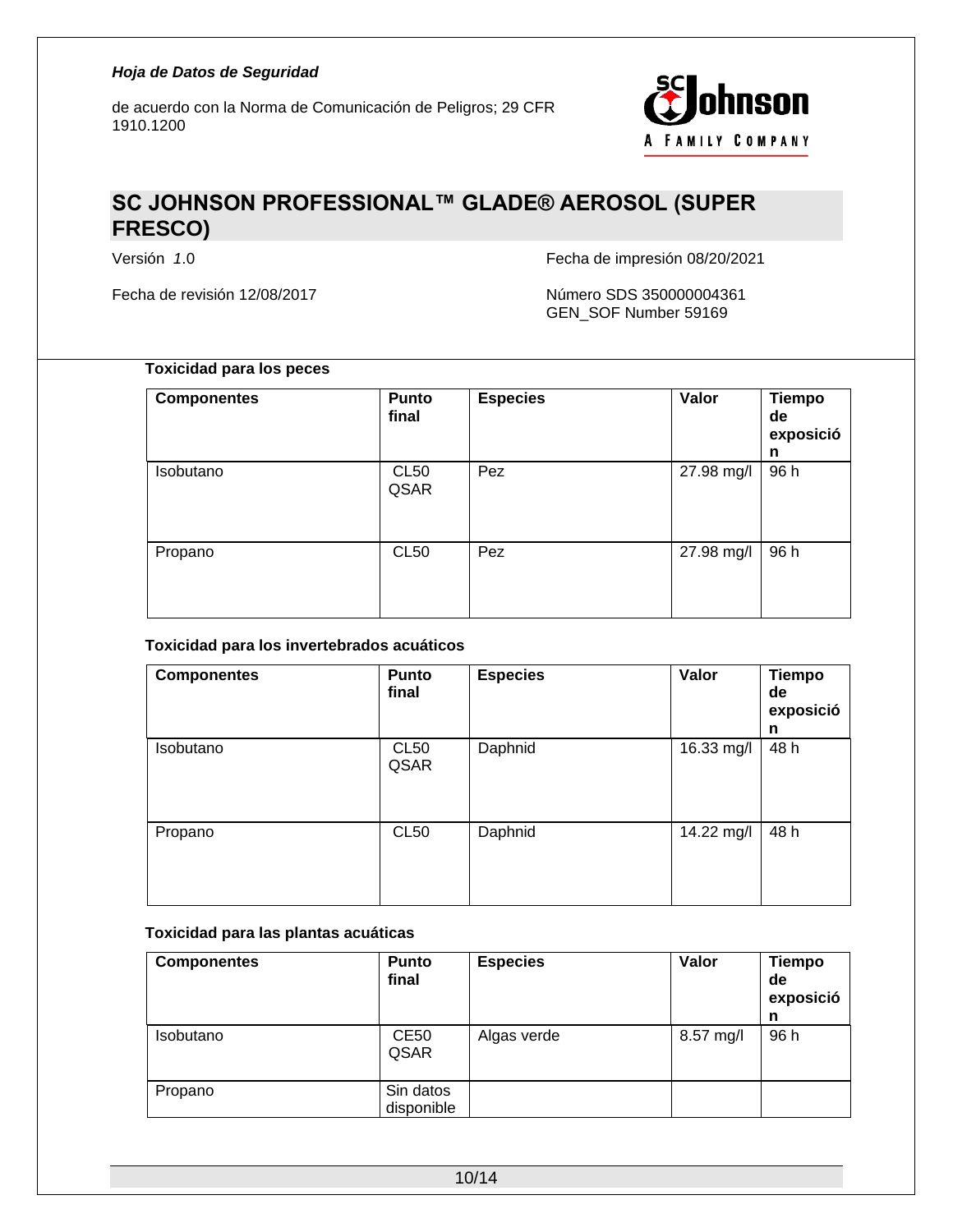

## **SC JOHNSON PROFESSIONAL™ GLADE® AEROSOL (SUPER FRESCO)**

s

Fecha de revisión 12/08/2017 Número SDS 350000004361

Versión *1*.0 Fecha de impresión 08/20/2021

GEN\_SOF Number 59169

### **Persistencia y degradabilidad**

| Componente       | Biodegradación | <b>Tiempo</b><br>de<br>exposició<br>n | <b>Resumen</b>               |
|------------------|----------------|---------------------------------------|------------------------------|
| <b>Isobutano</b> | 70 %           | < 10d                                 | Fácilmente<br>biodegradable. |
| Propano          | 70 %           | < 10d                                 | Fácilmente<br>biodegradable. |

#### **Potencial de bioacumulación**

| <b>Componente</b> | <b>Factor de</b><br>bioconcentración<br>(FBC) | Coeficiente de Partición n-<br>Octanol/Agua (log) |
|-------------------|-----------------------------------------------|---------------------------------------------------|
| Isobutano         | $1.57 - 1.97$                                 | 2.8                                               |
| Propano           | Sin datos disponibles                         | 2.36                                              |

#### **Movilidad**

| Componente | <b>Punto final</b>    | Valor |
|------------|-----------------------|-------|
| Isobutano  | Sin datos disponibles |       |
| Propano    | Sin datos disponibles |       |

#### **Valoración PBT y MPMB**

| Componente | <b>Resultados</b>                                                             |
|------------|-------------------------------------------------------------------------------|
| Isobutano  | A la vista de los datos disponibles no se cumplen los criterios<br>PBT y vPvB |
| Propano    | A la vista de los datos disponibles no se cumplen los criterios<br>PBT y vPvB |

**Otros efectos adversos :** Ninguna conocida.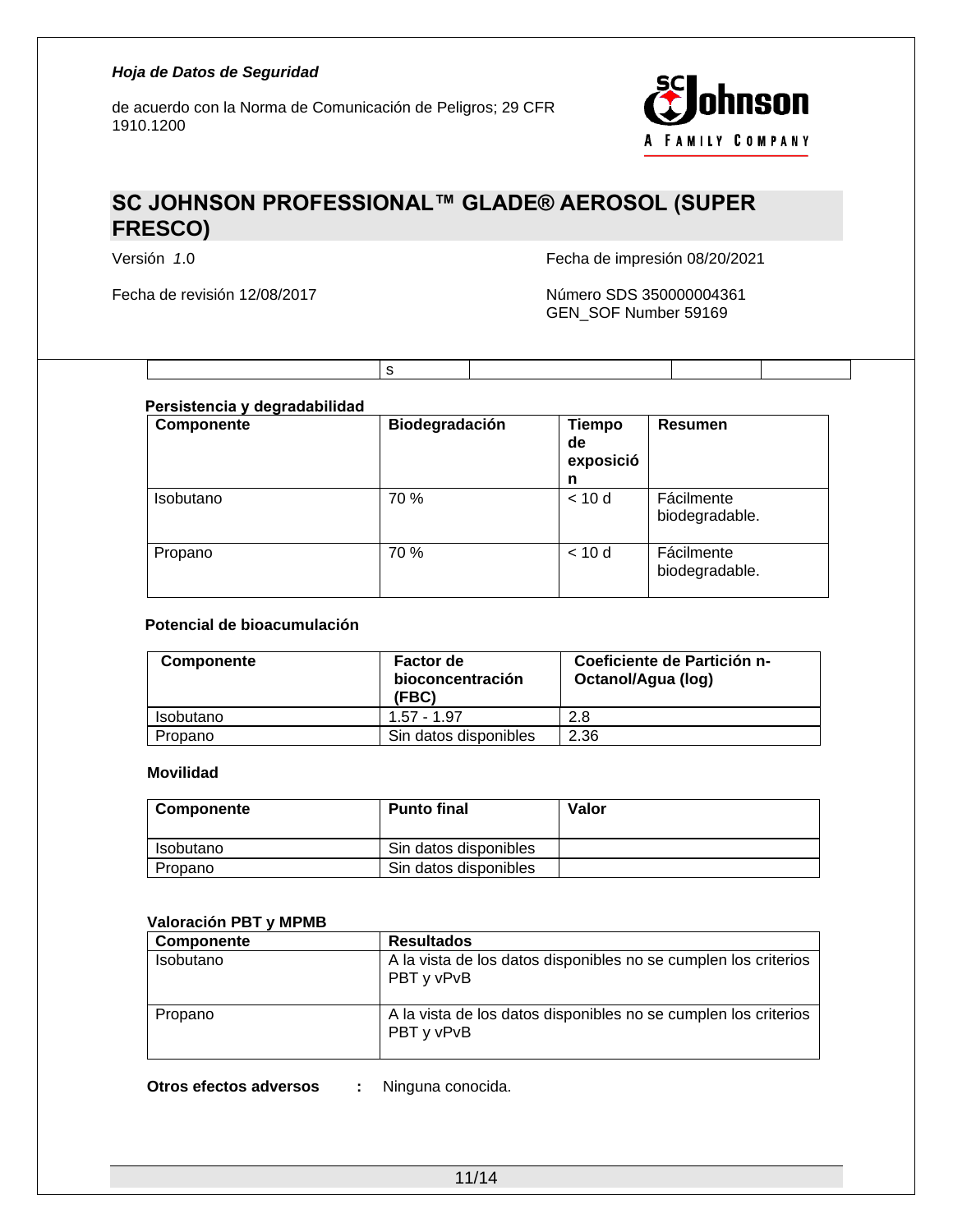de acuerdo con la Norma de Comunicación de Peligros; 29 CFR 1910.1200



## **SC JOHNSON PROFESSIONAL™ GLADE® AEROSOL (SUPER FRESCO)**

Versión *1*.0 Fecha de impresión 08/20/2021

Fecha de revisión 12/08/2017 Número SDS 350000004361 GEN\_SOF Number 59169

### **13. CONSIDERACIONES RELATIVAS A LA ELIMINACIÓN**

Consumidor puede desechar el envase vacío en la basura, o recíclela donde existen las instalaciones.

### **14. INFORMACIÓN RELATIVA AL TRANSPORTE**

Favor de referirse al conocimiento de embarque/los documentos de recibo para información actualizada sobre envíos.

|                        | <b>Transporte por</b>  | Transporte marítimo   | Transporte aéreo         |
|------------------------|------------------------|-----------------------|--------------------------|
|                        | carretera              |                       |                          |
| Número ONU             | 1950                   | 1950                  | 1950                     |
| Designación            | <b>AEROSOLES -</b>     | AEROSOLES -           | AEROSOLES -              |
| oficial de             | inflamable             | inflamable            | inflamable               |
| transporte de las      |                        |                       |                          |
| <b>Naciones Unidas</b> |                        |                       |                          |
| Clase(s) de            | 2.1                    | $\overline{2}$        | 2.1                      |
| peligro para el        |                        |                       |                          |
| transporte             |                        |                       |                          |
| Grupo de               |                        |                       |                          |
| embalaje               |                        |                       |                          |
| Peligros para el       |                        |                       |                          |
| medio ambiente         |                        |                       |                          |
| <b>Precauciones</b>    | Una derogación para    | Una derogación para   | Una derogación para      |
| particulares para      | cantidades limitadas   | cantidades limitadas  | cantidades limitadas     |
| los usuarios           | puede ser aplicable a  | puede ser aplicable a | puede ser aplicable a    |
|                        | este producto, por     | este producto, por    | este producto, por favor |
|                        | favor consulte los     | favor consulte los    | consulte los             |
|                        | documentos de          | documentos de         | documentos de            |
|                        | transporte.            | transporte.           | transporte.              |
| Transporte a           | Producto no            | Producto no           | Producto no              |
| granel con             | transportado a granel. | transportado a        | transportado a granel.   |
| arreglo al anexo       |                        | granel.               |                          |
| Il del Convenio        |                        |                       |                          |
| Marpol 73/78 y         |                        |                       |                          |
| del Código IBC         |                        |                       |                          |

#### **15. INFORMACIÓN REGLAMENTARIA**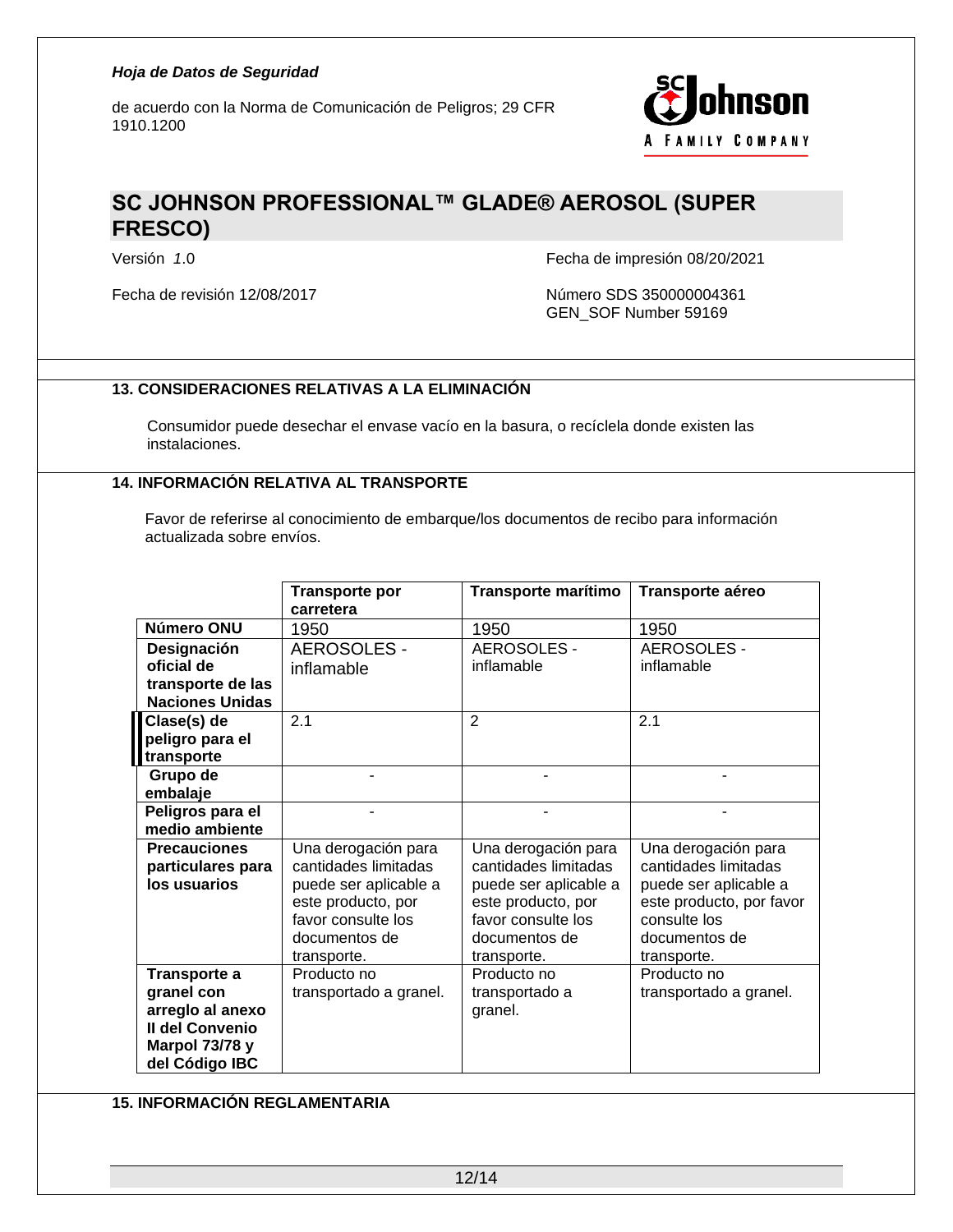de acuerdo con la Norma de Comunicación de Peligros; 29 CFR 1910.1200



## **SC JOHNSON PROFESSIONAL™ GLADE® AEROSOL (SUPER FRESCO)**

Versión *1*.0 Fecha de impresión 08/20/2021

Fecha de revisión 12/08/2017 Número SDS 350000004361 GEN\_SOF Number 59169

| Estatuto de notificación | : Todos los componentes de este producto están indicados o<br>están excluidos de la obligación de estar indicados en el<br>Inventario previsto por la Ley de control de sustancias tóxicas<br>(TSCA) de los EE.UU. |
|--------------------------|--------------------------------------------------------------------------------------------------------------------------------------------------------------------------------------------------------------------|
| Estatuto de notificación | : Todos los ingredientes de este producto cumplen con los<br>requisitos de la Notificación de Sustancias Nuevas de la Ley<br>Canadiense de Protección Ambiental (CEPA).                                            |

#### **16. OTRA INFORMACIÓN**

| <b>HMIS Ratings</b> |                |
|---------------------|----------------|
| <b>Salud</b>        | 1              |
| Inflamabilidad      | 4              |
| <b>Reactividad</b>  | $\mathbf 0$    |
| Códigos de NFPA     |                |
| <b>Salud</b>        | 1              |
| <b>Fuego</b>        | $\overline{4}$ |
| <b>Reactividad</b>  | $\mathbf 0$    |
| <b>Especial</b>     |                |

Esta información se proporciona según Occupational Safety y Health Administration (OSHA) (29 CFR 1910.1200). La información suministrada está diseñada para lugares de trabajo donde uso del producto y la frecuencia de exposición excede lo establecido para el etiquetado de consumo.

#### **Otros datos**

este producto ha sido elaborado, usando fuentes técnicas confiables sin constituir una garantía implicada en cuanto a la exatitud de la información adjunta. El usuario es responsable de revisar toda la información disponible cuando use el producto.